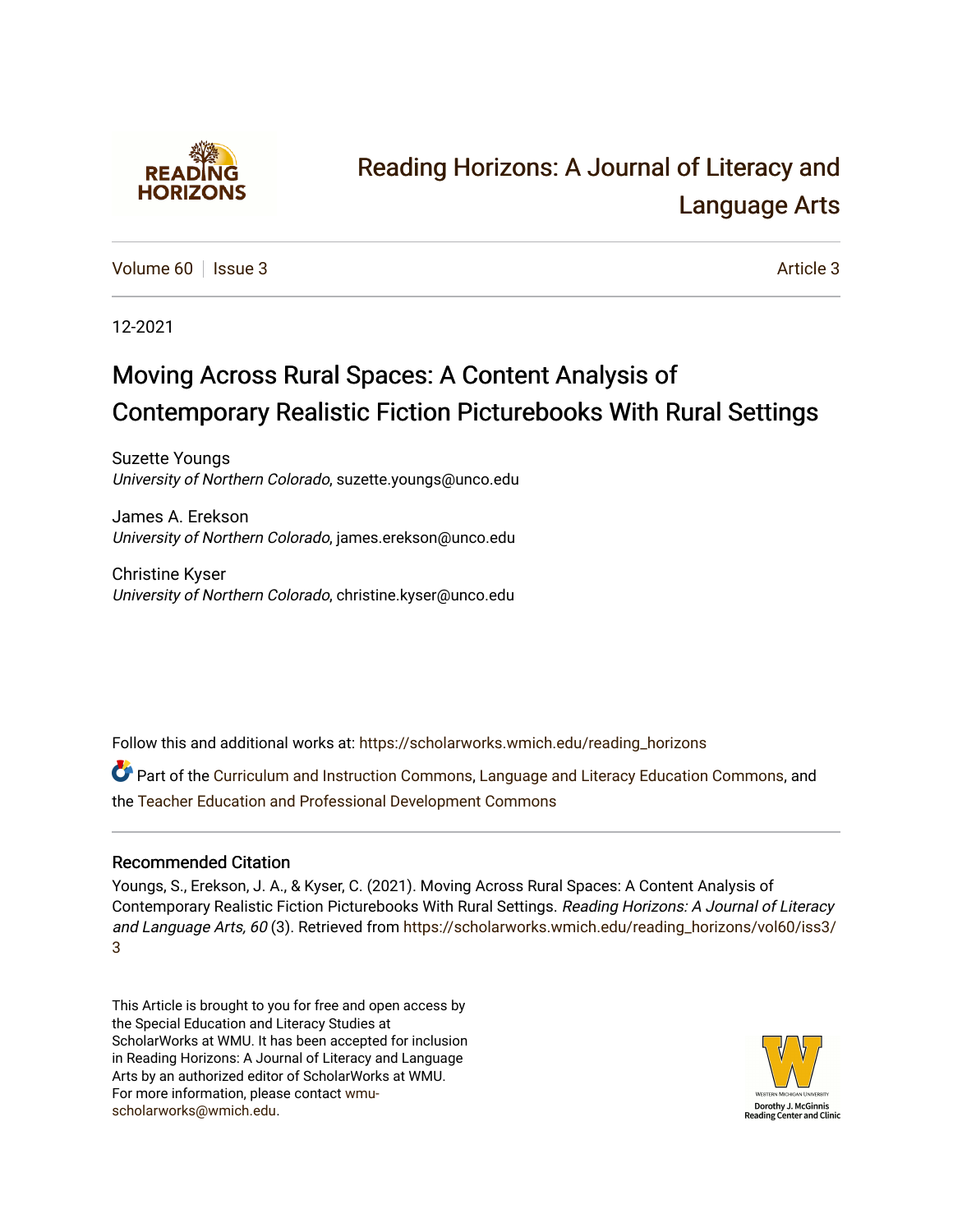

# **Moving Across Rural Spaces: A Content Analysis of Contemporary Realistic Fiction Picturebooks With Rural Settings**

**Suzette Youngs***, University of Northern Colorado* **James Erekson***, University of Northern Colorado* **Christine Kyser***, University of Northern Colorado*

#### **Abstract**

Romanticized rural storytelling creates difficulties for rural children in finding mirrors, seeing people like themselves and places like their homes as principal characters and settings in picturebooks. The same romanticism likewise makes it unlikely for picturebook readers in cities and suburbs to find realistic windows into rural life. Despite children's book publishers' purposeful increases in realistic representations of children across racial and cultural groups in recent decades, realistic and diverse narratives within rural spaces remain underrepresented, if not invisible. Drawing on critical rural theory (Fulkerson & Thomas, 2014; Williams, 1973) and tenets of nostalgia and the rural idyll (Boym, 2001, 2007; Sanders, 2013), this article examines representations of rural life in picturebooks with integral rural settings, focusing on stereotypical representations of isolation, nostalgia, and rural childhoods. The analysis highlights how depictions of movement have a direct effect on how characters interact across the rural space and how movement from one place to another, or lack thereof, influences agency, time, and story endings. The authors call for more diverse books focused on rural narratives that would work to dismantle the single story that stereotypes contribute to and to do justice to the complexity and diversity of rural life.

 **Keywords:** *rural picturebooks, rural settings, critical rural theory*

When young readers encounter rural narratives in picturebooks, what are they likely to find? How will children who live in contemporary rural places see themselves in picturebooks? Will they be invited into or shut out of these imaginative worlds? Stereotypes of rural life in children's literature marginalize young readers (Eppley, 2010) just as stereotyping race, gender, religion, home language, and culture do (Johnson et al., 2019; Stephens, 1999). Normalized media forms mean minority readers and viewers seldom encounter main characters like themselves or experience settings like those they see in life (Johnson et al.,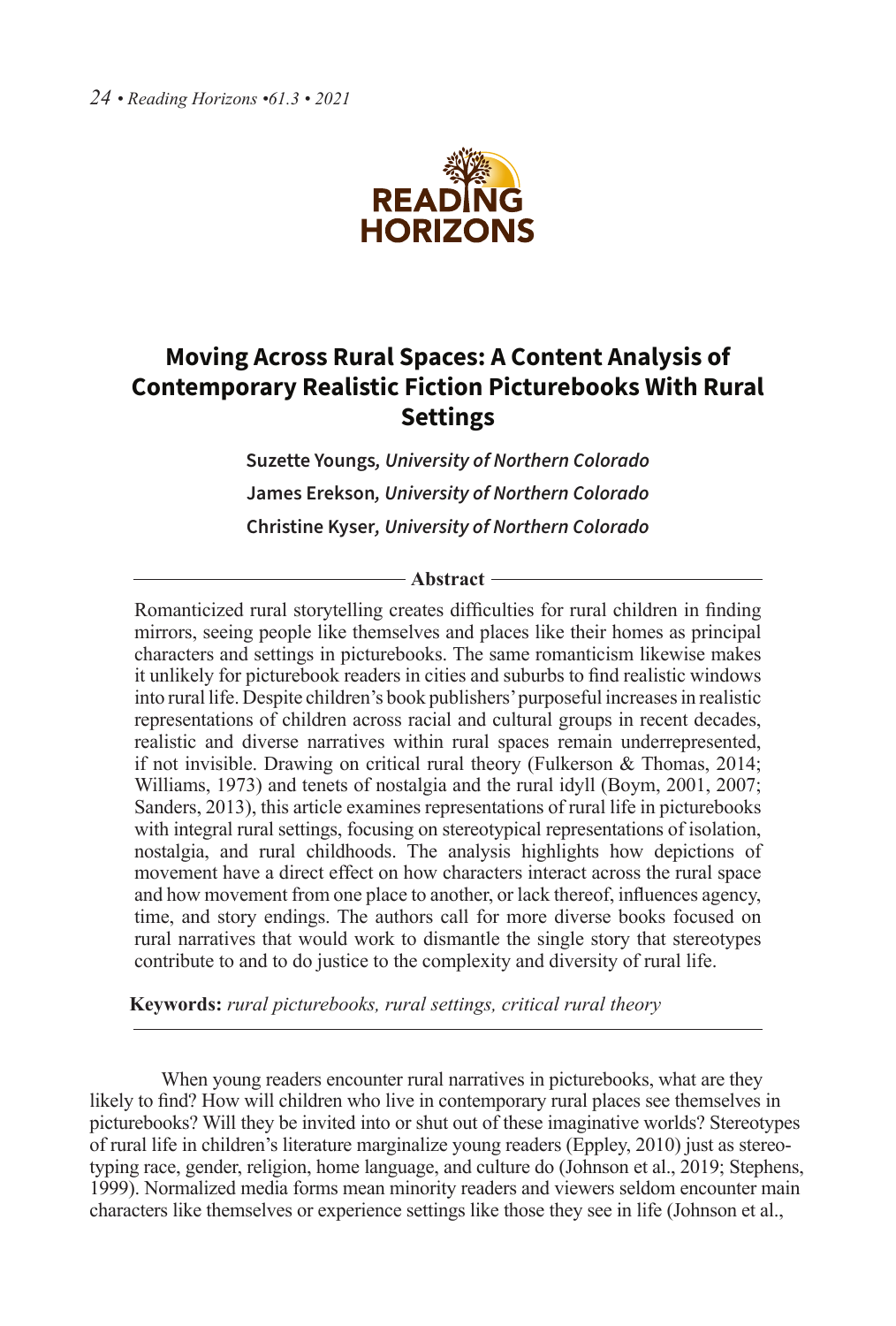2019). Children in rural places are a minority in the United States (Powell et al., 2013) and rural children of racial, ethnic, linguistic, and gender minorities, including children with disabilities, have even lower chances of seeing themselves in media (Fulkerson & Thomas, 2014; Rieger & McGrail, 2015). Even among recent calls for diverse literature that "reflects and honors the lives of all young people'" (We Need Diverse Books, 2021, para. 1), authentic narratives that might reflect the lives of the 9.3 million students who live in rural spaces (Blad, 2020) are still underrepresented.

Researchers of rural life (Azano, 2014; Eppley, 2010; Fulkerson & Lowe, 2016; Fulkerson & Thomas, 2014) identify two common tendencies: (a) rural settings are stereotyped as deficient, vilified as dangerous and wild places from which people would want to escape or which they should tame and urbanize, and (b) rural settings are nostalgically stereotyped as abundant, happy, idyllic, and simple places to which people would want to escape. Media that build up either of these stereotypes perpetuate a binary *single story* (Adichie, 2009; Bishop, 1990; Tschida et al., 2014) of rural childhood. The prevalence of these two versions of rurality amounts to a kind of propaganda, encouraging people to reenact the image of life they see portrayed in media (Behrens, 2017; Jonasson, 2012).

However, among recent rural picturebooks (2010 to present), we found few that treat rural settings as deficits. Instead of a dangerous and threatening space, picturebooks have a tendency to depict the isolated and nostalgic rural childhood as safe, idyllic, and simple. Because picturebooks deliver mostly pleasant and benign stereotypes, critical conversations about rural life are difficult to start (Eppley, 2010). Any art form open only to romantic stereotypes is still reductive of human experience even when these representations feel harmless. Make no mistake: We are glad young rural children will not find a trend of picturebooks that identify their homes as backward and dangerous and the people of their communities as ignorant and needy. But the mere absence of negative representation is not all we hope for.

If picturebooks can act simultaneously as a space for critical conversations (Cueto & Brooks, 2019; Johnson et al., 2019; Koss, 2015; Schall et al., 2019; Sciurba & Jenkins, 2019) and as tools for nostalgic acculturation (Nodelman, 1988; Salmose, 2018; Sanders, 2013), readers will need to recognize and read against stereotypical representations of isolated, nostalgic, and idyllic rural childhoods. Reading against isolation means recognizing representations of movement and considering what those mean. Also, reading against nostalgia means recognizing the picturebook as a known vehicle for cultural transmission. Reading against idyllic rural childhoods means recognizing stereotypical images and words and countering them with accurate, current, and diverse realities.

Movement across and within rural spaces is significant in depicting the realism of relationships that characterize rural life. Repeating the trope of the isolated and separated rural space subordinates and marginalizes the relatedness and connectedness of rural life and people (Fulkerson & Lowe, 2016; Hayden, 2014; Williams, 1973). Distant does not have to mean disconnected. Even though the idyll of a simplified, tranquil, and leisurely rural space may play on the actual remoteness of rural areas, this is not always at the center of what life means for rural residents in the United States (W. K. Kellogg Foundation, 2001). Realistic representations of rural life in children's picturebooks should include not only visions of remoteness, which are certainly appropriate, but also connectedness and relationships among rural settings and other places. Roads are symbolic of this connectedness, with the human action they represent and the time they take to travel comprising one way of interpreting rural life (Balfour et al., 2011; Mandrona  $\&$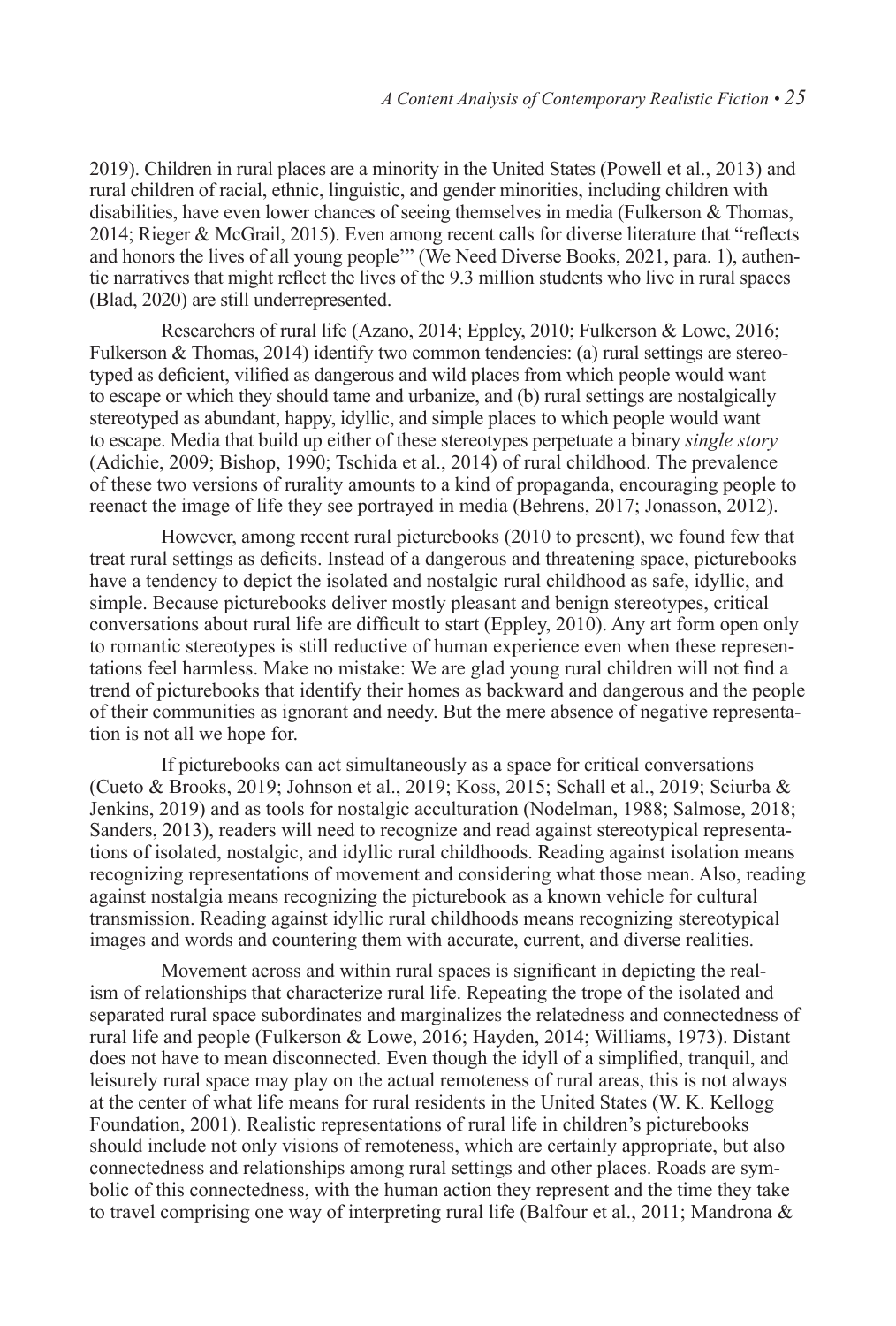Mitchell, 2018; Williams, 1973). Mandrona and Mitchell (2018) challenge researchers to examine what roads might mean to diverse people and whether paths lead characters to the rural space or away from it. Because movement has a concrete presence in illustrations and narrative structures, attention to movement became a central lens for our analysis.

The effort in curating a text set of rural picturebooks merged our passion for children's literature with the challenges of preparing preservice teachers to teach in diverse rural areas in our state (Eckert & Petrone, 2013). Having lived in diverse rural places across the United States for extended periods of time, we each had a personal stake in looking for authentic rural narratives and searching for existing mirrors and windows in picturebooks for this underrepresented, or nearly invisible, population. To this end, we conducted a critical content analysis (Johnson et al., 2019) of realistic fiction picturebooks with integral rural settings published in the last 10 years.

#### **Theoretical Frame**

#### **Critical Rural Theory**

Critical rural theory is a current extension of critical rural literary theory initiated by Raymond Williams (1973), who was an early critic of the tendency to romanticize rural life. More recently, sociologists Fulkerson and Thomas (2014) emphasized how power relationships between urban and rural life codefine each other and how a process of "urbanormativity" subordinates and marginalizes rural life by isolating it from the city and by viewing rural life through urban eyes. In picturebooks, as in film, television, video games, and other media (Fulkerson & Lowe, 2016) pure isolation ignores the connectedness of rural spaces and enables a fully stereotyped rurality (Balfour et al., 2011). When readers notice and consider moments of movement, they make openings for describing and critiquing representations of isolation. Researchers on rural life Balfour et al. (2011) found that transit between places underpins everyday living, both organizing rural space and lengthening time, and "this elongation of time in turn affects identities, since these are mostly constituted in relation to communities that exist in relative isolation in space and time from each other, and in greater isolation from urban centres" (p. 101). The concept of movement within and across rural spaces gave us a lens for reading against stereotypes of isolation and for understanding how rural settings are constructed in picturebooks.

#### **Nostalgic Representations of the Rural Idyll**

According to Sanders (2013), nostalgia is "the rewriting of childhood according to the longing of adults and the acculturation, the attempted indoctrination of children into a social order over which adults have dominance, are both built into the nature of picturebooks" (p. 68). When the nostalgic nature of picturebooks as an art form is joined with the nostalgic metaphors for rural spaces, the indoctrinating effect is doubled. Eppley (2018) suggests that readers must deconstruct iconic images of material culture, gender roles, and daily activities to learn whether nostalgia for the rural idyll has positioned them to accept these images as truth (Boym, 2007). Idyllic storytelling emphasizes the rural as simple, leisurely, and tranquil. Because restorative nostalgia (Boym, 2001, 2007) presents itself as truth, it compounds the ways realistic fiction already positions readers to accept constructed narratives as truth since "in many ways, realistic fiction persuades the reader to ignore the workings of language, blurring the line between reality and fiction" (Botelho & Rudman, 2009, p. 209). The rural idyll suggests a fulfilling and satisfying childhood for all but refers to a leisurely, conflict-free rural life that is generally the vision of privi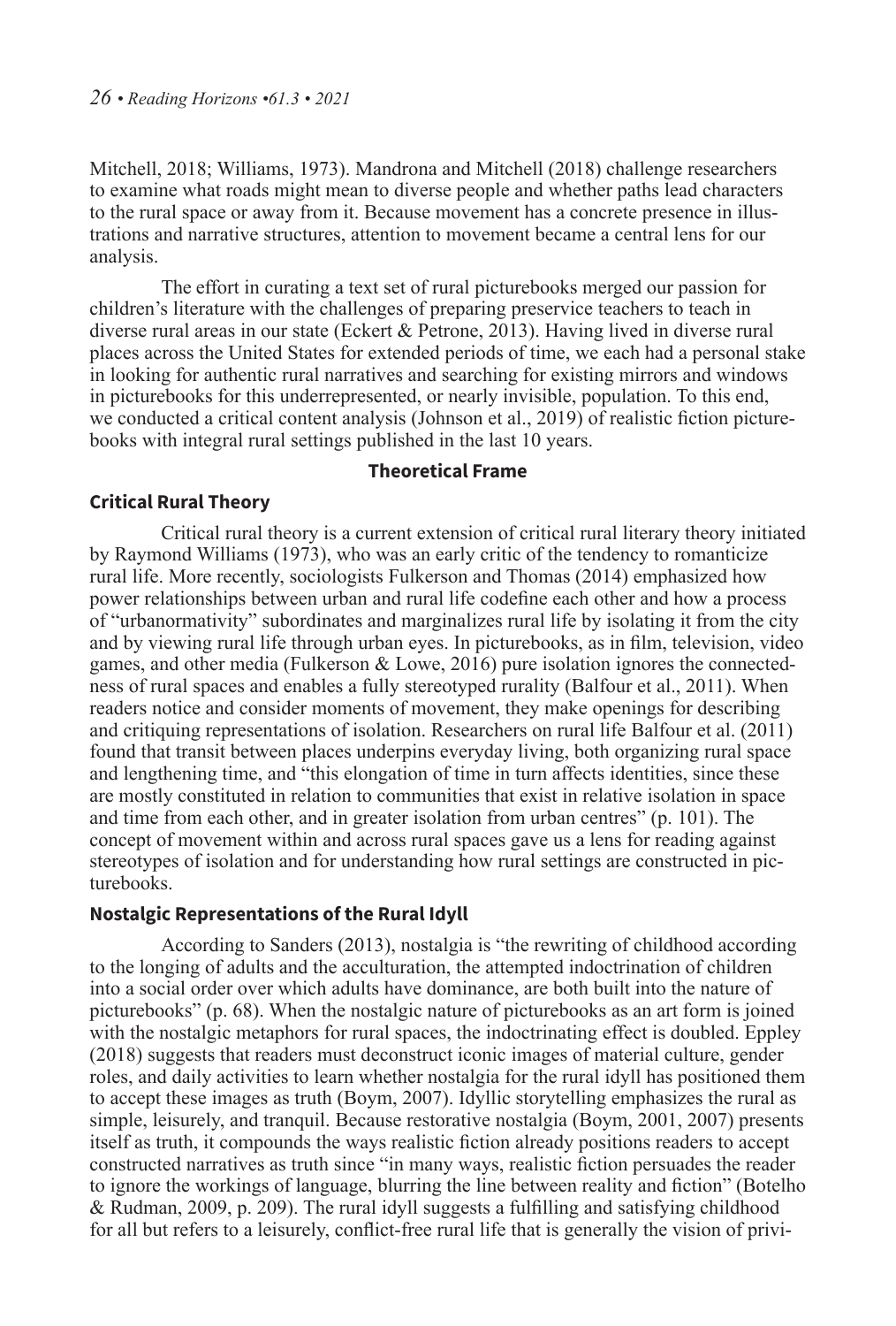leged outsiders (Williams, 1973).

The theoretical lenses of movement and the nostalgic rural idyll guided our readings, helping us appreciate, analyze, and deconstruct fictional images of contemporary rural life.

## **Review of Literature**

#### **Authentic Rural Mirrors and Windows**

Despite purposeful increases in diverse books across recent decades, realistic rural spaces remain invisible (Eppley, 2010, 2018). If children's literature can map onto children's identities, what do children see when reading and viewing visual narratives that romanticize the rural spaces where they live? Bishop (1990) suggests books should act as both *windows* and *mirrors* for readers. Adiche (2009) reminds us that "the *single story* creates stereotypes, and the problem with stereotypes is not that they are untrue, but that they are incomplete. They make one story become the only story" (12:55, emphasis added). Both ideas are at the forefront of children's literary criticism and comprise a demand for realism over romanticism. Although these ideas have been applied mostly in calls for realistic representation of racial, cultural, and gender diversity in children's literature (Crawley, 2017; Johnson et al., 2019, rural children also deserve authentic mirrors and windows that work against stereotypes (Eppley, 2010, 2018; Fulkerson & Thomas, 2014). When rural life is depicted in contemporary realistic fiction, do children see only people unlike them in an idyllic life or do they sometimes see themselves and the complexity and diversity of their rural community? Just as no single racial, cultural, or gender experience exists, no single rural experience exists. The call for authentic mirrors and windows is as relevant for rural children as for any marginalized group.

Botelho and Rudman (2009) argue that developments in *realistic fiction* should be connected with developments in multicultural education. Through this genre, the idea of mirrors and windows has developed. The quality of a mirror or window in a rural children's picturebook depends on how its creators represent the setting since "setting can serve a number of functions within a narrative: establish genre expectations, establish the affective environment, instigate plot development, comment or assist in character creation" (Nikolajeva & Scott, 2006, p. 61). As students map their place in the world, exposure to settings and places that are both similar to (mirrors) and different from (windows) their current place is important (Eppley, 2010). Rural settings in literature often symbolize naivete, whereas urban settings signify maturity (Nikolajeva & Scott, 2006). Readers need to understand how such artificial contrasts influence perceptions and build stereotypes. Within picturebooks where there is an enhancing relationship between text and image, setting is carried nearly entirely through visual images (Cotton, 2002; Nikolajeva & Scott, 2006). Because current critical analysis of rural children's picturebooks is still widely lacking for rural settings (Eppley, 2010, 2018), unanswered questions about representation of rural diversity exist. For example, do we see authentic representation of diverse rural regions and geographies (Parker et al., 2018; W. K. Kellogg Foundation, 2001) and, within these settings, do we see racial and cultural diversity?

The nostalgic orientation of picturebooks in general primes rural picturebooks specifically as a ready repository for stereotypically idyllic settings (Jones, 1997). Setting a rural landscape in a picturebook doubles down on nostalgia by making the setting into a symbol for naivete and simplicity (Nikolajeva & Scott, 2006). Consideration of insider/ outsider perspectives and OwnVoice narratives (Acevedo-Aquino et al., 2020; Arnold & Sableski, 2020) is also an issue with rural narratives. Some authors and illustrators may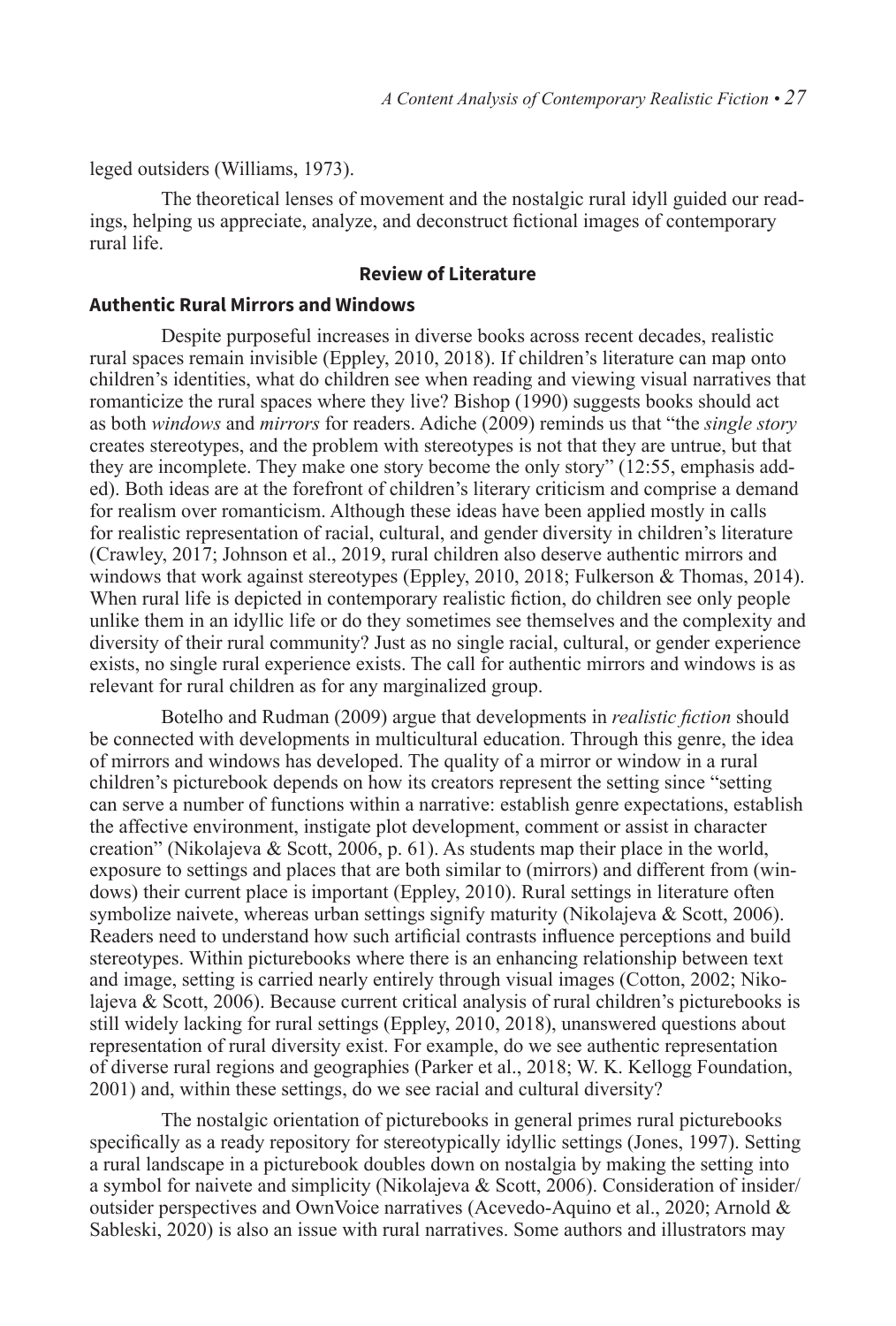have lived in a rural space in their youth and write or paint through a sense of restorative nostalgia (Boym, 2007; Sanders, 2013), attempting to recreate moments in time that they view as innocent and pure. In such cases, "rural settings reflect the adult writer's idealization of the child, which goes back to the romantic view of childhood as innocent, happy, and natural" (Nikolajeva & Scott, 2006, p. 71).

Reading against this idealization means understanding how picturebooks in general are nostalgic objects (Nodelman, 1988; Salmose, 2018; Sanders, 2013) and how rural settings are constructed to represent nostalgic innocence and simplicity (Nikolajeva & Scott, 2006; Salmose, 2018). After our initial readings of the books and as we looked forward to analysis, we had to resist our own acceptance of the single story as authors represented realistic stories through aesthetically pleasing images and well-constructed text (Botelho & Rudman, 2009).

## **What Should a Rural Mirror or Window Look Like?**

An accurate and respectful rural mirror or window in contemporary realistic fiction is not only about books. It also involves understanding current rural childhoods. Despite the prevalent image of the midwestern family farm, rural spaces are topographically and regionally diverse (W. K. Kellogg Foundation, 2001). The seaside, the prairie, the mountains, the forest, and the desert can all be rural. Demographics show only 11% of people living in rural spaces work in agriculture (U.S. Department of Agriculture, 2020, p. 4). The other 89% work in diverse industries such as service, tourism, government, education, manufacturing, mining, health care, and energy (Parker et al., 2018).

Researchers on rural life (Bialik, 2018; Powell et al., 2013) have reported realities and values of rural people that acknowledge accuracies in the stereotyped rural idyll while describing a more inclusive set of characteristics. For example, rural children discuss their love of the freedom they experience in wide open spaces, yet they also clearly know the dangerous places they cannot go and the property boundaries that prescribe their adventures.

The research on mirrors and windows and content analysis of diverse representations in children's picturebooks is wide and varied (Acevedo-Aquino et al., 2020; Arnold & Sableski, 2020; Cueto & Brooks, 2019; Johnson et al., 2019; Schall et al., 2019; Sciurba & Jenkins, 2019; Wee et al., 2018) yet not inclusive of rural spaces and people. In addition, publishers in recent decades have answered the "We Need Diverse Books" movement (We Need Diverse Books, 2021) with a storm of children's titles foregrounding racial, cultural, linguistic, and gender diversity, such as *Hair Love* (Cherry & Harrison, 2019), *Lubna and Pebble* (Meddour & Egneus, 2019), *Milo Imagines the World* (de La Peña & Robinson, 2021), *Saffron Ice Cream* (Rashin, 2018), *Sulwe* (Nyong'o & Harrison, 2019), and *Eyes That Kiss in the Corners* (Ho & Ho, 2021). However, calls for diverse representation in children's literature, such as the Cooperative Children's Book Center's review of diversity (Tyner, 2021), fail to recognize rurality as a major category of diversity. Also, too little research about rural narratives for children, especially for picturebooks, currently exists. We echo Eppley's (2010, 2018) calls for more research and more realistic rural picturebooks.

#### **Methodology**

We conducted a critical content analysis (CCA) focused on contemporary realistic fiction picturebooks with integral rural settings. Short (2019) explains that "critical content analysis involves bringing a critical lens to an analysis of a text or group of texts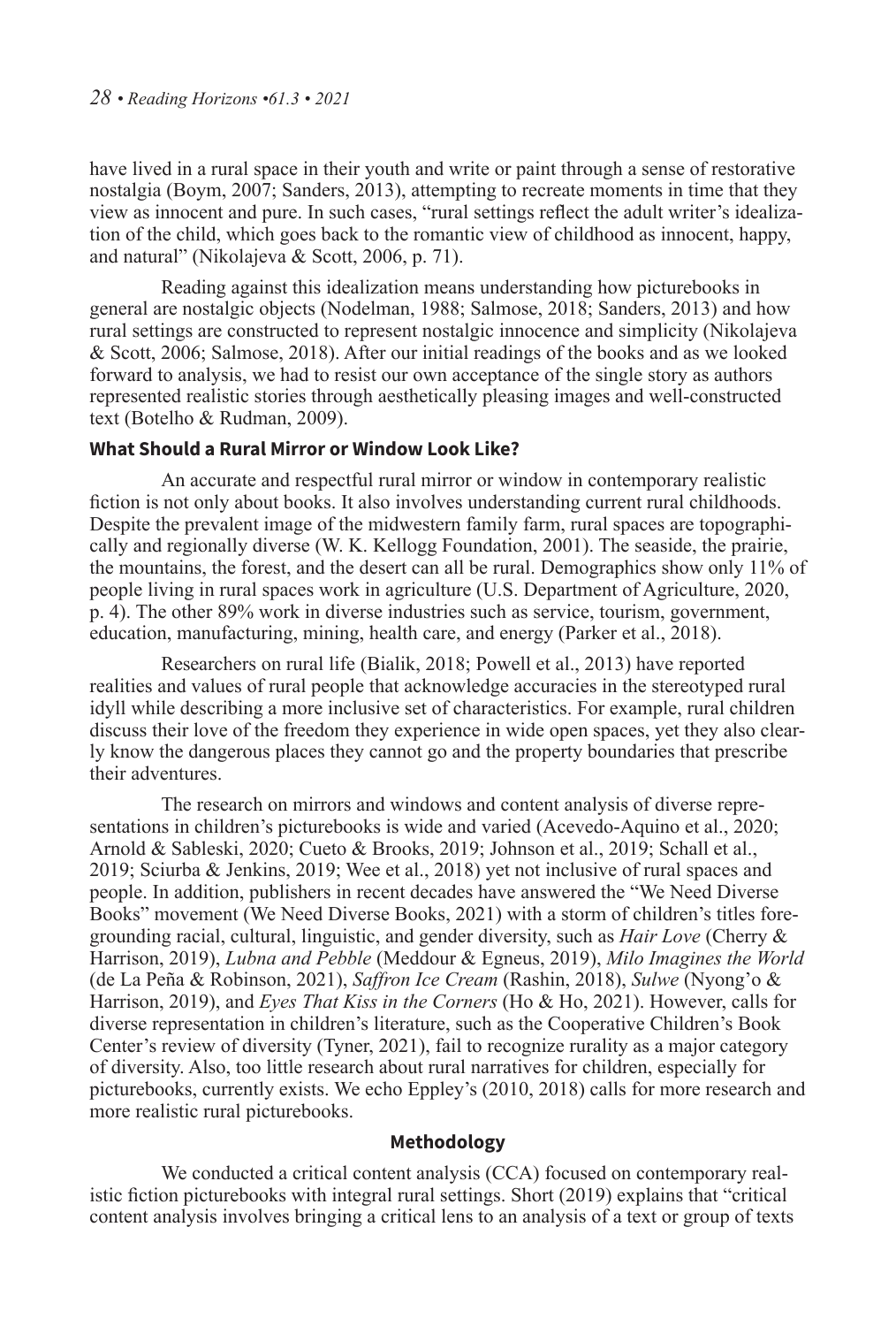to explore the possible underlying messages within those texts, particularly related to issues of power" (p. 9). Critical content analysis involves a particular process for analyzing children's literature. We selected picturebooks for analysis, utilized a theoretical frame to inform the reading and analysis of those picturebooks, engaged in close reading of the text, and then employed analytic tools for analyzing visual narratives. Utt and Short (2018) further explain, "CCA demands that the researcher's stance and critical frame be explicit and must clearly inform every aspect of the research process—from the theoretical positionality to the text selection to the coding and analysis to the presentation of implications" (p. 2). A number of scholars (Crawley, 2017; Cueto & Brooks, 2019; Schall et al., 2019; Sciurba & Jenkins, 2019) have used CCA both as a way to select and recognize positive and authentic representations in children's literature and as a way to recognize various power structures at play across visual narratives and other forms of text.

Using our theoretical frame as a lens, we selected titles from 2010 to the present (to keep the idea of contemporary within the most recent decade) and analyzed each book for its handling of movement and the nostalgic rural idyll. The following research questions guided this study: (1) What types of movement are depicted in contemporary realistic fiction picturebooks with integral rural settings in the last 10 years? (2) How do various types of movement or lack of movement to and from, in and out, of rural spaces influence character, agency, time, conflict, and endings? We used Painter et al.'s (2013) analytical tools for interpreting how character and action are realized in picturebooks as an opening for examining nostalgia and the rural idyll. To inform our understanding of how movement was represented, we drew on the Hallidayan ideational metafunction (Painter et al., 2013) and Kress and Van Leeuwen's (2006) visual representational meaning, which helped us look not only for direct representations of movement, but also for the figurative relationships among peritextual features such as covers, endpages, and title sheets. These helped us describe how movement was represented, how movement as action influenced the rural narrative, and how movement in the books compared to the realities of rural life.

#### **Creating a Text Set**

To begin our analysis, we searched for all the picturebooks we could find with rural settings. We started by scouring our own bookshelves and pulling titles from the local bookstore. We searched for existing lists of rural picturebooks in professional and scholarly literature and in popular online sources for lists, such as Goodreads, Amazon, Google searches, librarian lists, and blogs. Although we found some lists focused on novels, we found no existing book lists or recommendation articles that pulled together titles of rural picturebooks.

A librarian colleague helped us search databases with descriptive terms such as *rural, farm, country, hunting, plains, hiking, outdoors, nature,* and *mountains*. This yielded a wide set of over 200 texts, including many with only loosely construed rural settings. For example, the search terms brought us many gardening books. Were they rural, urban, or suburban? Nothing in the books helped us distinguish. Also, we looked at many books strongly featuring outdoor activities but where the peritext gave clear clues that the setting was urban or suburban. To sort and narrow the 200 books, we applied the following selection criteria: (1) include only books with integral rural settings; (2) include only books with narrative structures that fit genre descriptions for contemporary realistic fiction (Tunnell et al., 2015) while excluding historical fiction, informational, fantasy, and poetry genres; and (3) include only books with publishing dates in the past 10 years.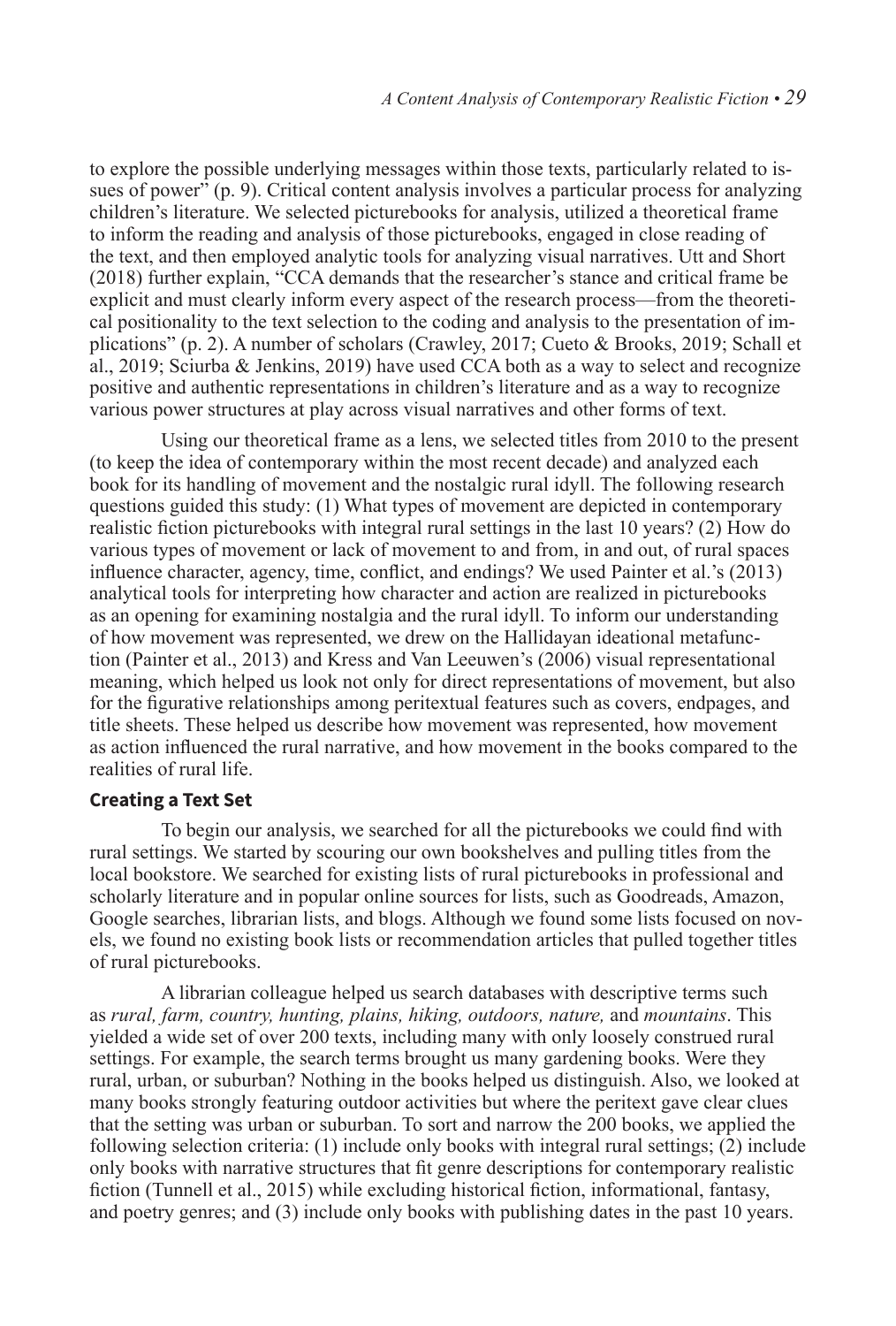We chose contemporary realistic fiction because this genre is well suited to the call for authentic mirrors and windows for diverse people in marginalized groups (Botelho  $\&$ Rudman, 2009) and because realism has been identified as a key countermovement in rural literature, pushing against the power of the rural idyll (Williams, 1973). These criteria helped us narrow down, through multiple rounds of reading and sorting, a list of books we would analyze. See Appendix A for our final selection of 37 picturebooks, including summaries of each text.

#### **Coding and Analysis**

With this specific text set selected, we first read and responded to each book without analysis. After gaining this first level of familiarity and aesthetic response, we then read again looking for depictions of movement in words and images. Next, we began to describe whether and how movement was occurring in the book: when characters left home, returned home, used a path, rode in a vehicle, walked somewhere, or planned to go somewhere. When coding books for their depiction of relationships among rural and urban settings, we considered evidence in words or images that expressed that relationship in terms of roads or paths. The road as a part-to-whole token for the larger concept of the relationship between urban and rural life meant we looked for roads, tracks, and power lines as well as for cars, boats, planes, trains, or other ways of moving across wide spaces. As we identified patterns in depictions of movement, we developed descriptive categories that helped us begin to sort the books for further analysis.

For each book, we described where characters began their journey, where they went, and whether they returned home, and we looked to the end of the stories to see how the movement and ending were connected. For example, we noticed many books featured movement in a home-away-home structure recognized as a hallmark theme in children's literature (Nodelman & Reimer, 2003). Looking for patterns helped us name and describe categories, answering our first research question about identifying types of movement. Then we began to sort the books into categories describing these types of movement.

The first category, which we named *cyclical movement,* included 15 titles. In this category, characters began at their rural home; journeyed into the wilderness, town, or rural community; or visited a rural space and returned home. The second category we named *unidirectional,* also with 15 titles, with movement from one place to another and no return. The last category included seven books where we saw *no movement* or only movement inside a narrowly bounded space. See Table 1 for an outline of the categories and subcategories and Appendix A for a complete list of sorted books.

After our sorting discussions, we began to reread and analyze how each book's version of movement influenced characters, action, conflict, setting, and endings. We completed a visual analysis of movement drawing from the work of Botelho and Rudman (2009) and Botelho et al. (2014). We also drew from the first author's work with analysis of peritextual features (Youngs & Loyd, 2020; Youngs & Serafini, 2011; see Appendix B). We looked for visual and textual evidence of diversity within settings (Botelho & Rudman, 2009; Botelho et al., 2014). We also drew on Painter et al. (2013) and Kress and van Leeuwen's (2006) concept of ideational meaning, which helped us focus on three aspects of experience in rural settings: participants, process, and circumstance. These concepts helped us notice and discuss character manifestation and appearance, character engagement in action, actions depicted, significance of action, causal relation between events and actions, circumstantial meaning, and intercircumstance options as they related to settings and movement (Painter et al., 2013).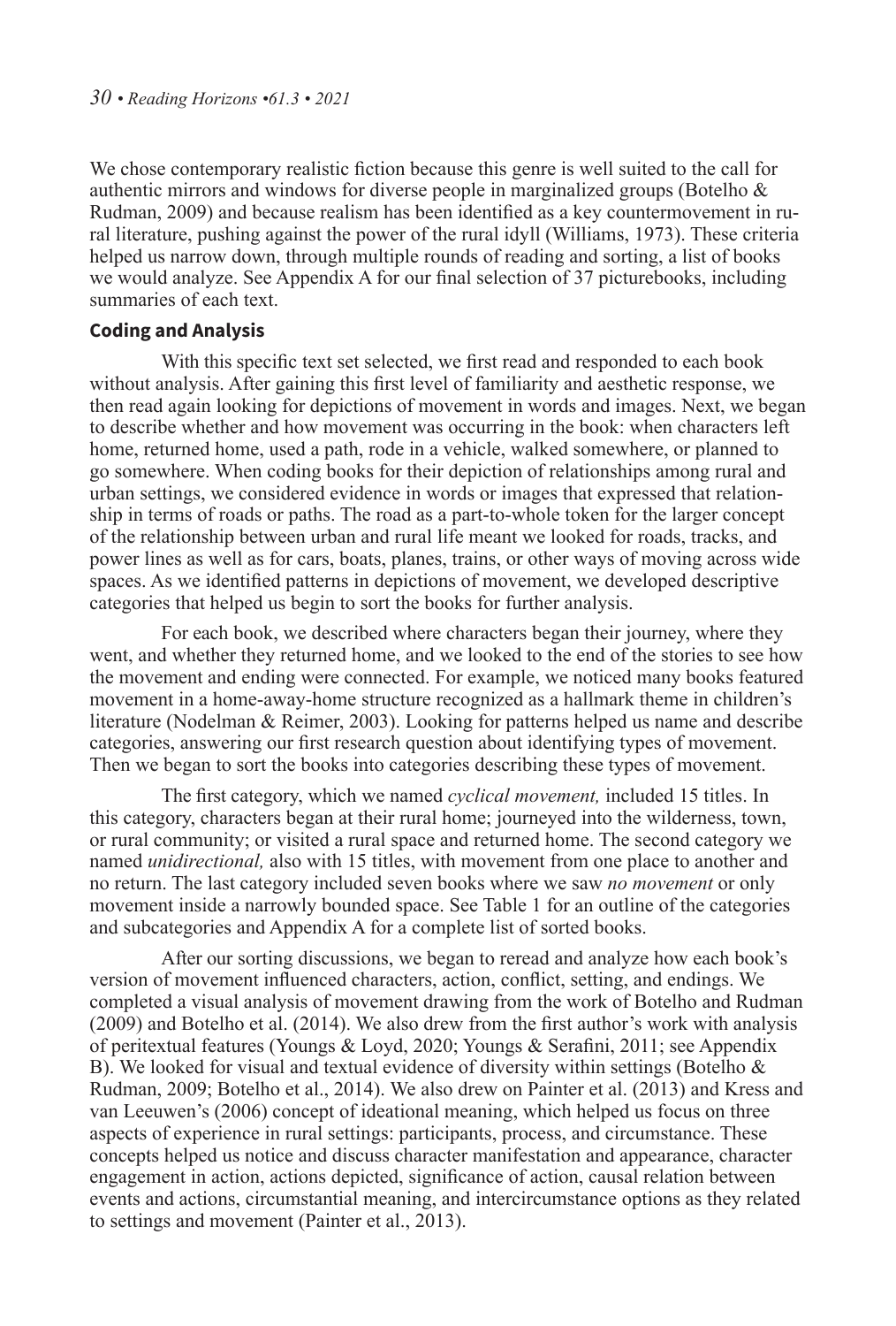#### **Results**

The results are organized by the type of movement (cyclical, unidirectional, and no movement), which provides a structure for presenting our analysis of character, setting, and action. We found that movement had a direct effect on how characters interacted across the rural space. We also noticed how movement from one place to another, or lack thereof, influenced agency, time, and story endings. Two subcategories of movement focused on visiting rural places. We limit the results to exclude these visits since they do not intend to represent rural spaces as home to the principal characters. In Appendix A, each of the 37 books is listed within its category along with a brief summary of each book.

#### **Cyclical Movement**

#### *Rural Home → Wilderness → Rural Home*

In eight cyclical books, child rural characters move from home to the wilderness and back: *When the Moon Comes* (Harbridge & James, 2017), *The Hike* (Farrell, 2019), *Pinny in the Fall* (Schwartz & Malenfant, 2018), *A House That Once Was* (Fogliano & Smith, 2018), *On a Magical Do-Nothing Day* (Alemagna, 2017), *Song of the River*  (Cowley & Andrews, 2019), *In the Red Canoe* (Davidson & Bifano, 2020), and *Over and Under the Snow* (Messner & Neal, 2014). The characters explore rural spaces and wilderness safely without adult supervision, intervention, or presence, showing an abundance of agency in page-to-page actions with complete autonomy to make choices along the path. In six of the eight wilderness stories, characters make decisions, demonstrating their agency, because of their familiarity with the rural space. All characters walk to the wilderness from their home, following a known trail. Only in *The Hike* do they need a map.

All eight of the wilderness narratives have a wraparound image on the cover framing the story inside the natural space, and each depicts the main character(s) on the cover positioned within the wilderness. On the cover of two, where the story is more about appreciation of the river (*Song of the River*) and snow (*Over and Under the Snow*), the characters are small in comparison to the wilderness, remaining that way throughout the story until, in one, the character goes to bed. By contrast, in the other six, where there is more of a conflict and focus on character, characters are positioned in the center of the wilderness and are much larger, taking up a good portion of the cover. The covers infer movement and adventure as the characters are positioned within the wilderness, even though the opening pages of each narrative depict scenes in each character's home. Transitions from peritextual features (covers, endpages, and title pages) to opening scenes depict movement between rural homes and the wilderness. Interestingly, the title pages tended to symbolize what characters would take away from their adventures.

In *Song of the River* and *Over and Under the Snow*, characters are dominated by nature. Each small character moves right across large open settings as they head toward adventure. In four books, illustrators use medium shots with dominating wilderness backgrounds until the climax. Once characters accomplish their goal, they dominate visually over the wilderness, showing a shift in perspective and importance. For example, in *The Hike*, once the girls reach the mountain peak, they take up most of the right side of the page, showing very little of the mountain. In *When the Moon Comes*, characters look back to the left from a high vantage to reflect on their moonlit wilderness hockey adventure, promising to return again. *Pinny in the Fall* uses a close-up of all three characters once they save a ship in the fog. Movement relates directly to accomplishment and a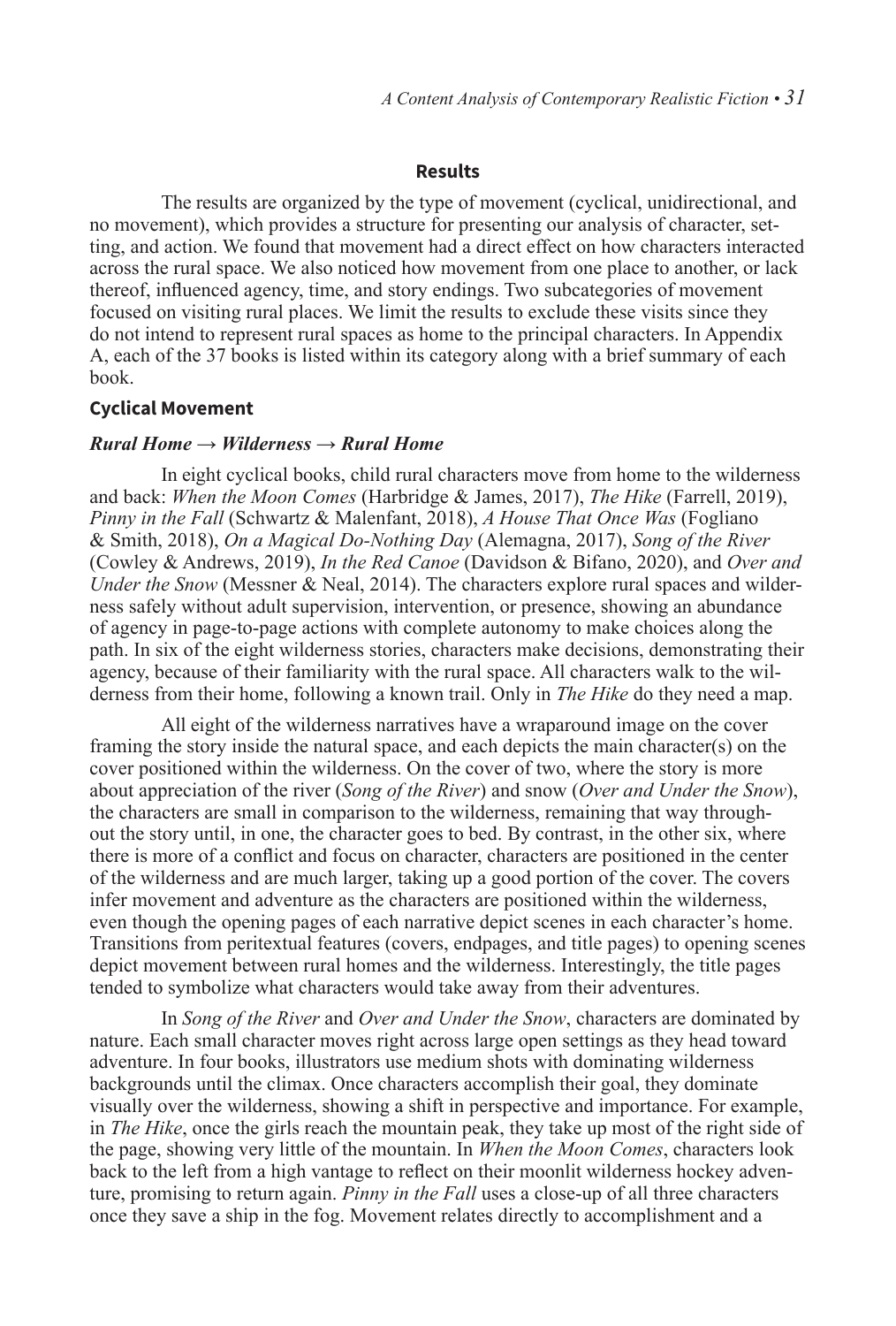#### conquered wilderness.

There are moments in each narrative when authors and illustrators zoom in on specific actions and moments in a story. When they zoom in on this action, they have a tendency to exclude relationships to other spaces. Paths in and out of or leading to where the action is taking place are missing, and the immediate day's adventure frames the entire story in time. This zooming in ignores the influences of the broader community and positions the reader to assume exclusivity and dependence from urban areas. For example, in *On a Magical Do-Nothing Day*, *Pinny in the Fall*, *Over and Under the Snow*, *In the Red Canoe*, and *The Hike,* the words and pictures zoom in on the wilderness, the cabin, and the path with no representations of the wider community outside the frame. When authors and illustrators zoom out of the context slightly, as in *When the Moon Comes* and *Pinny in the Fall*, we locate the immediate context of adventurers within local and isolated communities. When zoomed out to include broader context, such as in *Song of the River*, the characters appear in wide panoramas taking in the home, a mountain community, the river, and a distant city where the river leads. In this last example there is more of a realistic depiction of the relationships between rural and urban areas.

We also observed that all wilderness travel is done on foot—no snowmobiles, four wheelers, bikes, or scooters. The trek to the wilderness is framed as playful and adventurous and is sped along in a few pages, with more pages devoted to the adventure spent inside the wilderness. Local roads from home lead toward wilderness and the trail characters will follow. On returning, trails and roads lead to safety and home. In *The Hike*, the girls all move from left to right across the page along the mountain trail, even during their return home. In *On a Magical Do-Nothing Day*, *A House That Once Was,*  and *When the Moon Comes,* characters move to the right as they venture into the wilderness, and then at the height of action, a variety of movements and directions are illustrated showing the slowing down of time while in the wilderness. In each of these books, once characters leave the road, their movement is dictated by the wilderness: the path of the river, the coastline, and the mountain trail. The characters experience no realistic boundaries, such as fences, gates, or no-trespassing signs, even the children who explore an abandoned house in *A House That Once Was*.

On the return home, in most cases we find characters safely in bed or sipping a cup of cocoa after removing protective outdoor clothing. *Song of the Rive*r and *Over and Under the Snow* do not depict a story climax but rather a growing appreciation for the wilderness, ending with reflection of what the characters learned. The other six books end with reflection as characters look back to the adventure, a nostalgic move where the adult author's longing and memory are superimposed onto these last moments of the story.

## *Rural Home → Town → Rural Home*

When characters cycle from home to rural town or around a rural community and back, they have other people with them, as in *Carmela Full of Wishes* (de la Peña & Robinson, 2018), *My Papi Has a Motorcycle* (Quintero & Peña, 2019), *The Farmer and The Circus* (Frazee, 2021), and *Thunderstorm* (Geisert, 2014). Movement progresses sequentially from scene to scene, leading readers through a whole community. Compared to the rural-to-wilderness cycle, the rural-to-town cycle does not speed up the departure or the return. Each stage is given nearly equal pages and pacing throughout the story. *Flood* (Villa, 2014) and *The Farmer and the Circus*, both wordless picturebooks, have an omniscient illustrator showing us scenes away from the main character: in *Flood,* the devastation after the family has retreated, and in the *Farmer and the Circus*, the monkey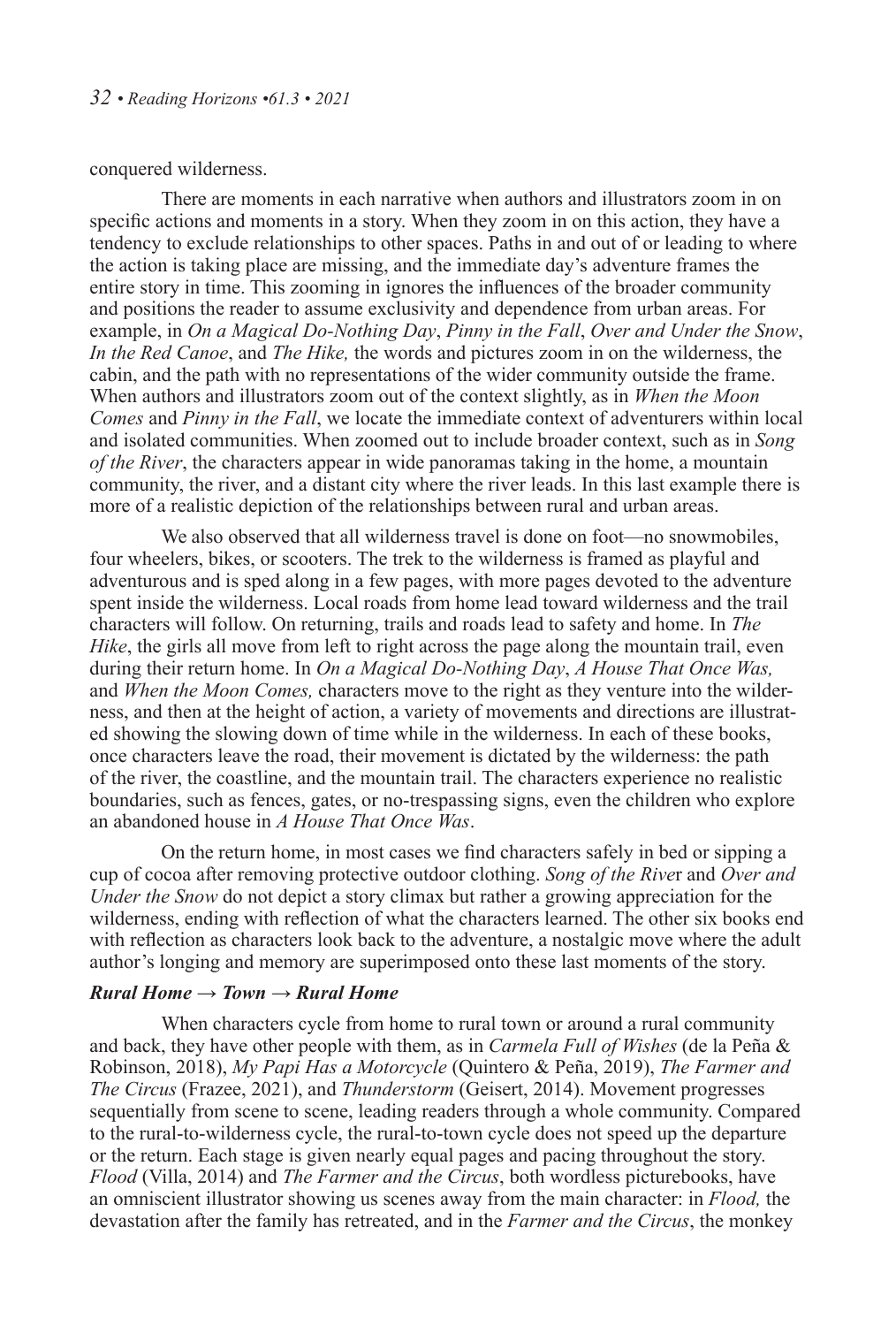and clown imitate the farmer's actions remembering their visits to his farm.

When moving to town, characters engage in work rather than play and adventure. In *Thunderstorm*, a family travels around delivering hay. When a storm devastates neighbors' farms, they help clean up and then return to the hay. In *Flood*, the family leaves for the city when learning about dangerous weather, returning to the work of rebuilding with a cooperative community. In *Carmela Full of Wishes*, the brother and sister go on a circuit of errands around their small hometown. In *My Papi Has a Motorcycle*, the dad takes his daughter on a tour of all the different work places where he knows people around town. As compared to the home-wilderness-home pattern, where movement represents play and challenge, these books frame movement in terms of work and a struggle against nature or time. Here a relationship among adults and children is present (where wilderness journeys tend to be children-only), as is shared agency in terms of being able to cooperate in understanding people and work.

Development of the family or group is central to these cyclical narratives. The group controls time, space, and action and solves problems together as they traverse roads and paths toward the ending. Each story highlights the power of family, including siblings, a father and daughter, and a mother creating an example for her children. While Carmela's father is awaiting paperwork to return to the United States, she wishes for her family to be united, for her mother to have comfort, and for her brother to accept her. Peritextual features, covers, endpages, and title pages, orient the reader to the rural community as the images zoom out to show a vision of the wider community, as in the circular map of Corona, California, on endpages of *My Papi Has a Motorcycle*, the wide shots of produce fields and workers on endpages in *Carmela Full of Wishes*, and panoramic shots on the covers of *Thunderstorm*.

Endings of these books involve the return home. In *Carmela Full of Wishes,* the brother and sister have reconciled. The words say they return home while the image shows Carmela looking to the right off the page. Similarly, in *Thunderstorm*, the pickup truck heads toward the right side of the page, toward the white space of the end frame. In *Flood* and *My Papi Has a Motorcycle*, the endings portray people back at home together, sharing a peaceful moment of reflection. In *My Papi, Carmela*, and *Thunderstorm*, movement and action describe a circuit around the local area before returning home. In each story, problems are solved by the family and the community mobilizing resources to cooperate with each other. The endings of the rural-to-town journey structure are nostalgic, where the return home symbolizes safety, hopefulness, resolution of rural conflicts, and the promise of tomorrow.

#### **Unidirectional Movement**

#### *Rural Place → Rural Place (Inside the Rural Community)*

Unidirectional stories depict characters moving from one place to another, with no return. Each story zooms in on a defined rural space, but one with opportunities for wide movement, such as the range in *Real Cowboys* (Hoefler & Bean, 2016), the rural community in *Call the Horse Lucky* (Havill & Lane, 2010), the woods in *Singing Away the Dark* (Woodward & Morstad, 2017), and the town and farm in *A Very, Very Noisy Tractor* (Pavón et al., 2013). In these four stories, the visual narrative emphasizes travel across pages, with power lines, paths, and roads cutting through the rural settings. The intent is not to get *to* a rural space but to enjoy and experience the journey *across* the rural space. Each of these stories is a direct counternarrative to the rural idyll: working to break gendered stereotypes of cowboys and female farmers, bringing awareness of neglected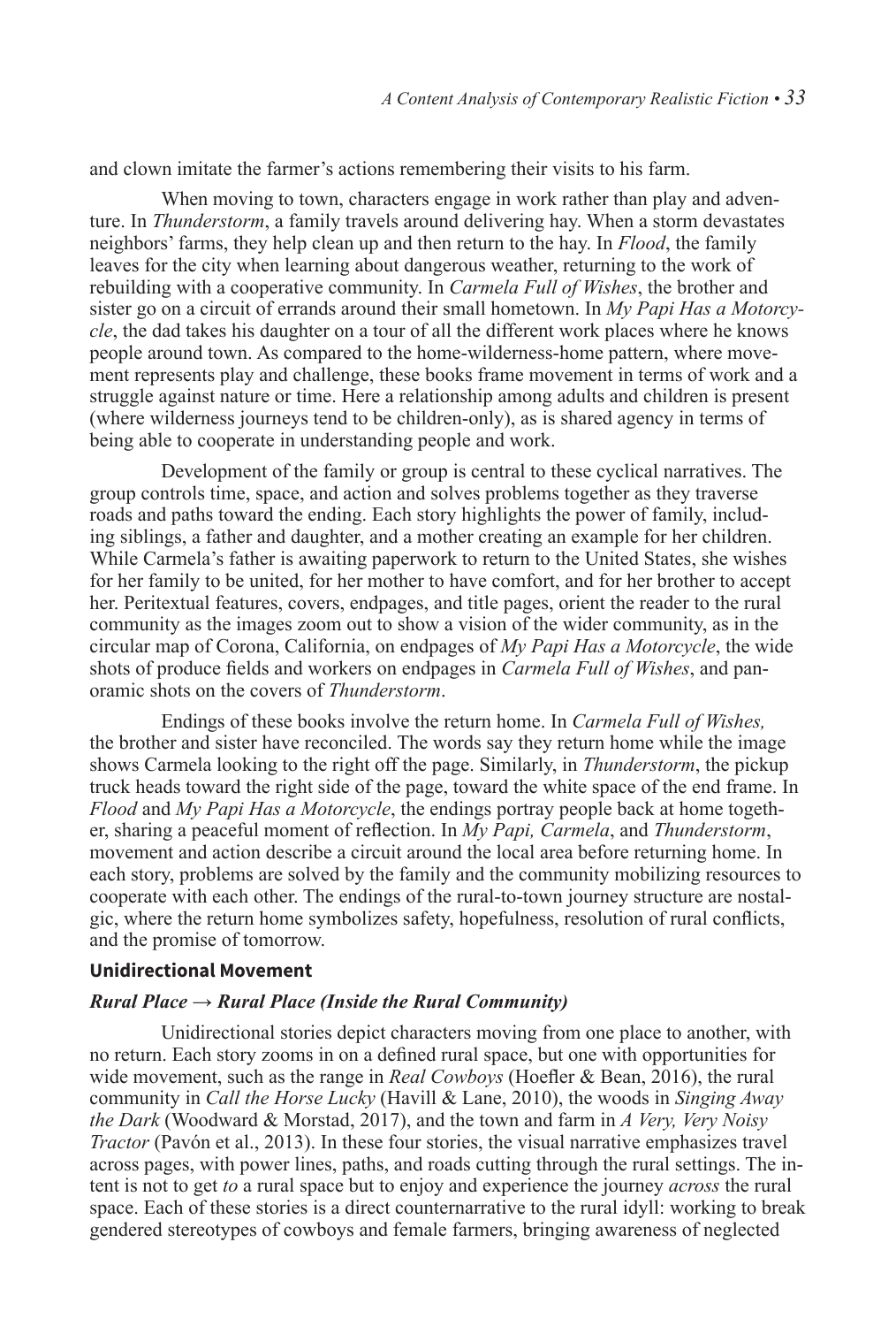animals and needed rescue efforts, and facing and overcoming fears of nature.

Book covers for this type of movement feature a main character on the cover with rural space in the background. Covers and endpages in *Real Cowboys* and *A Very, Very Noisy Tractor* prompt readers to consider breaking stereotypes of people in ranching and farming, with a nurturing cowboy taking care of a calf and an eccentric woman farmer driving a tractor. In *Singing Away the Dark* and *Call the Horse Lucky*, the peritext foreshadows events yet to come, depicting an implied safe return home and a fully healthy and happy rescued horse, respectively. In each, the path to changed perspectives is drawn out in page-to-page movement, slowing down action on the way to the conclusion. In *Call the Horse Lucky*, dirt roads lead the reader toward pages of details involved in restoring the horse to health and finding it a home on a therapy ranch. In *Real Cowboys*, the cattle drive is presented as a realistic current event, progressively illustrating ebbs and flows of the landscape while following the work of cowboys and cowgirls on a cattle drive.

Books for this type of unidirectional movement end with characters reflecting on the journey: Cowboys consider their work and futures, the farmer reflects on not listening to what people say about women, the little girl considers how she walked to school when she was 6, and the horse rescuer reflects on her growth.

#### *Rural Place → City*

This next unidirectional category focuses on books with characters moving from a rural place to a city. Four books depict characters that move away from the rural space: *House Held Up by Trees* (Kooser & Klassen, 2012), *I Know Here* (Croza, 2013), *From There to Here* (Croza, 2014), and *A Little House in a Big Place* (Acheson, 2019). Across these narratives, movement impacts characters' growth and development as they respond to their journey. Reasons for movement are for work (*I Know Here* and *From There to Here*), new opportunities (*A Little House in a Big Place*), and inability to thrive in a rural area (*House Held Up By Trees*). Movement is symbolic of opportunity beyond the rural space, but each story looks back nostalgically to the rural home.

Covers and endpages for these books indicate change and movement. In *I Know Here*, the hard cover shows the main girl flying in an airplane over her mountain home and the endpages show a wide map of Canada, including the present rural home and the city they will move to. On the cover of *A Little House in a Big Place*, the small rural village gets cut through by a train, with endpages showing the pattern of the kitchen tablecloth, symbolizing the stable home the main character can return to at any time. In *House Held Up By Trees*, the cover foreshadows the inevitable abandonment of the house and the endpages frame the book in images of tree seedlings blowing in the wind, symbolizing the futility of the fight against nature.

Books for this type of movement dwell on a sense of loss and also attachment by slowing movement down in the beginning of the story, as characters remember and savor time in the rural home. The story is about what they are leaving behind more so than where they are going. Rather than spending their agency on adventures, these characters make decisions that help them cope with the uncertainty of moving from the familiar to the unfamiliar. In *House Held Up By Trees*, the characters constantly struggle against wild nature. In *I Know Here* and *From Here to There*, double-page spreads slow the reader down as the character wonders if others will know what she knows about this special rural home: a series of trailers along a small road, the beaver dam and stream nearby, the bus that brings grocery delivery, and the small nine-student school trailer. Similarly, in *A*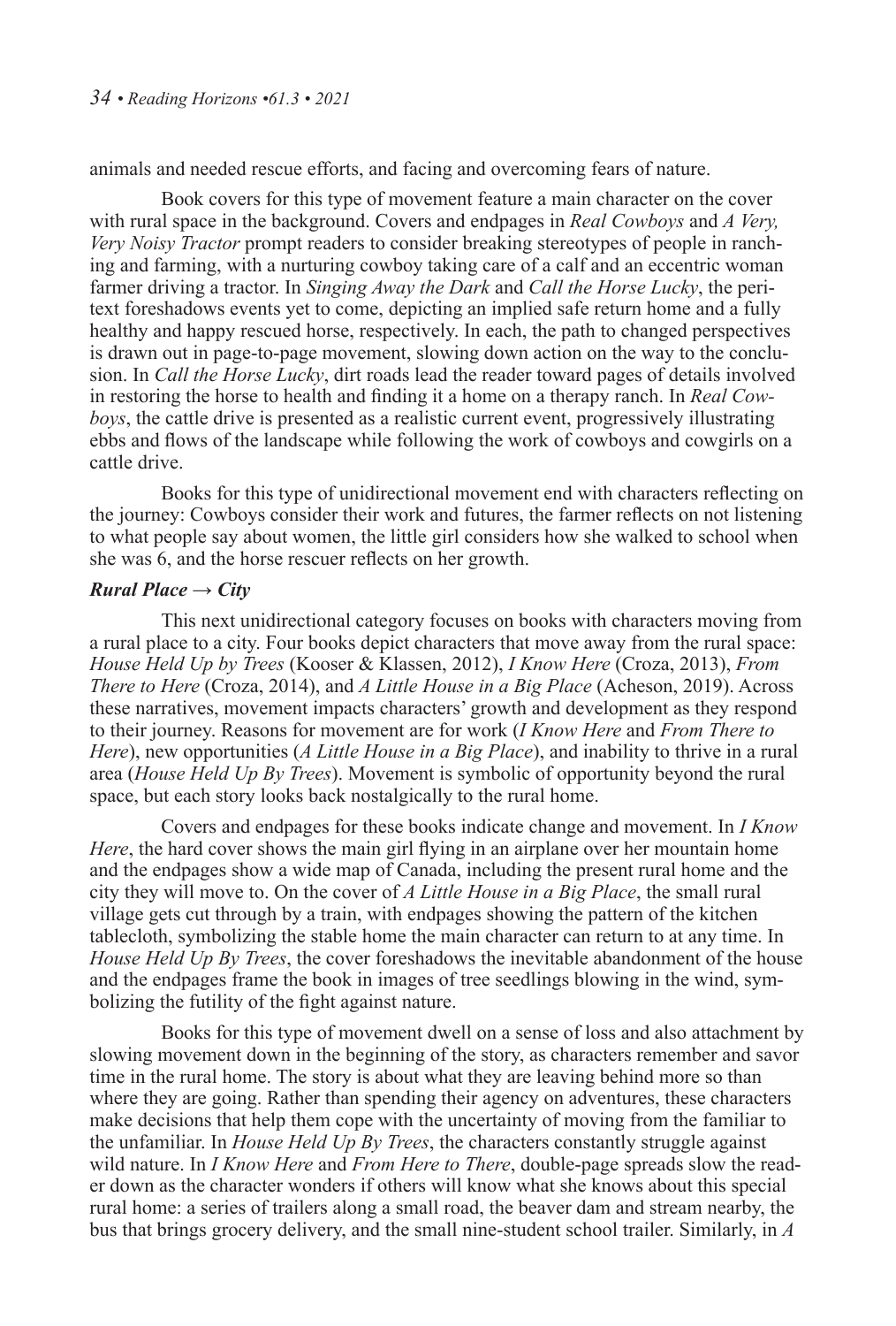*Little House in a Big Place*, we see an identifiable main character look to the left at the home she leaves behind as she decides to leave the rural area for college in the city.

Each ending for this category is distinct. In *I Know Here*, the final page shows the girl holding her memories in hand and standing on the road before her move. In *A Little House in a Big Place*, the young woman finds an accepting and warm community in the city. Although most of these endings are hopeful, in *House Held Up by Trees*, the ending darkly emphasizes how nature takes over the abandoned house and lifts it off its foundation.

#### *Move → Rural Area (From Another Place)*

For this last category of movement, we discuss narratives where characters move to rural areas. *Building Our House* (Bean, 2013) and *Lenny and Lucy* (Stead & Stead, 2015) focus on families moving to rural homes. Movement is shown in the cover, endpages, and title sheets, quickly pacing the transit from the city to their new rural location. Movement and action in *Building Our House* is depicted through an ongoing series of cutout panels sequencing the necessary steps to build a new house. The road in *Lenny and Lucy* winds through a dark landscape of trees with no straight path forward, mirroring the fear the boy has about moving to this new rural space. The story is focused on friendship, but the rural space is framed as a place to be feared. The boy uses his imagination in building protective pillow people that draw the attention of his neighbor who then becomes his new best friend. The endings of both of these stories show togetherness of family and friends and an acceptance of their safe new homes. For *Lenny and Lucy,* this ending represents a change for the main character, who hated the new home and feared the woods, whereas in *Building Our House* the ending shows what the characters have worked for all along.

#### **No Movement: Isolated Rural Setting**

We identified seven books that show no appreciable movement across spaces: *Sonja's Chickens* (Wahl, 2015); *Sleep Tight Farm* (Doyle & Stadtlander, 2016); *The Hundred Year Barn* (MacLachlan & Pak, 2019); *Hello, Horse* (French & Rayner, 2018); *When You Are Camping* (Lee, 2012); *The Farmer and the Clown* (Frazee, 2014); and *We Are Water Protectors* (Lindstrom & Goade, 2020). These books zoom in on characters who walk around inside one narrowly bounded space, with no roads leading in or out. No cars, trucks, boats, planes, or trains—only an occasional tractor—exist in these stories. This kind of visual representation mostly zooms in on the isolated idyllic setting, cutting out broader connections and contexts, but in many ways pretending they don't exist at all. The iconic family farm, disconnected from the world, is central in five of these books. The exception is *We Are Water Protectors*, which zooms out in context to include both depictions of ancestral history and the conflict between rural Native Americans and the building of a pipeline. The cover of each of these books invites readers directly into the rural space with the use of both panoramic and close-up shots.

Realistically, people on these isolated farms are involved directly with daily work, showing that farming is not just leisurely, simple, and tranquil. While repairing barns, tending chickens, and winterizing equipment and crops, the characters show a mix of cooperation and individualism. In *Hello, Horse*, patience and repeated effort pay off for a character who wants to overcome his fear of horses, and in *Farmer and the Clown* the sadness at being left behind is lessened when the farmer shows the clown how to milk a cow and gather eggs. Compared with many home-away-home stories, action in these isolated farm stories slows down time, with pages or panels lingering on rural work. Each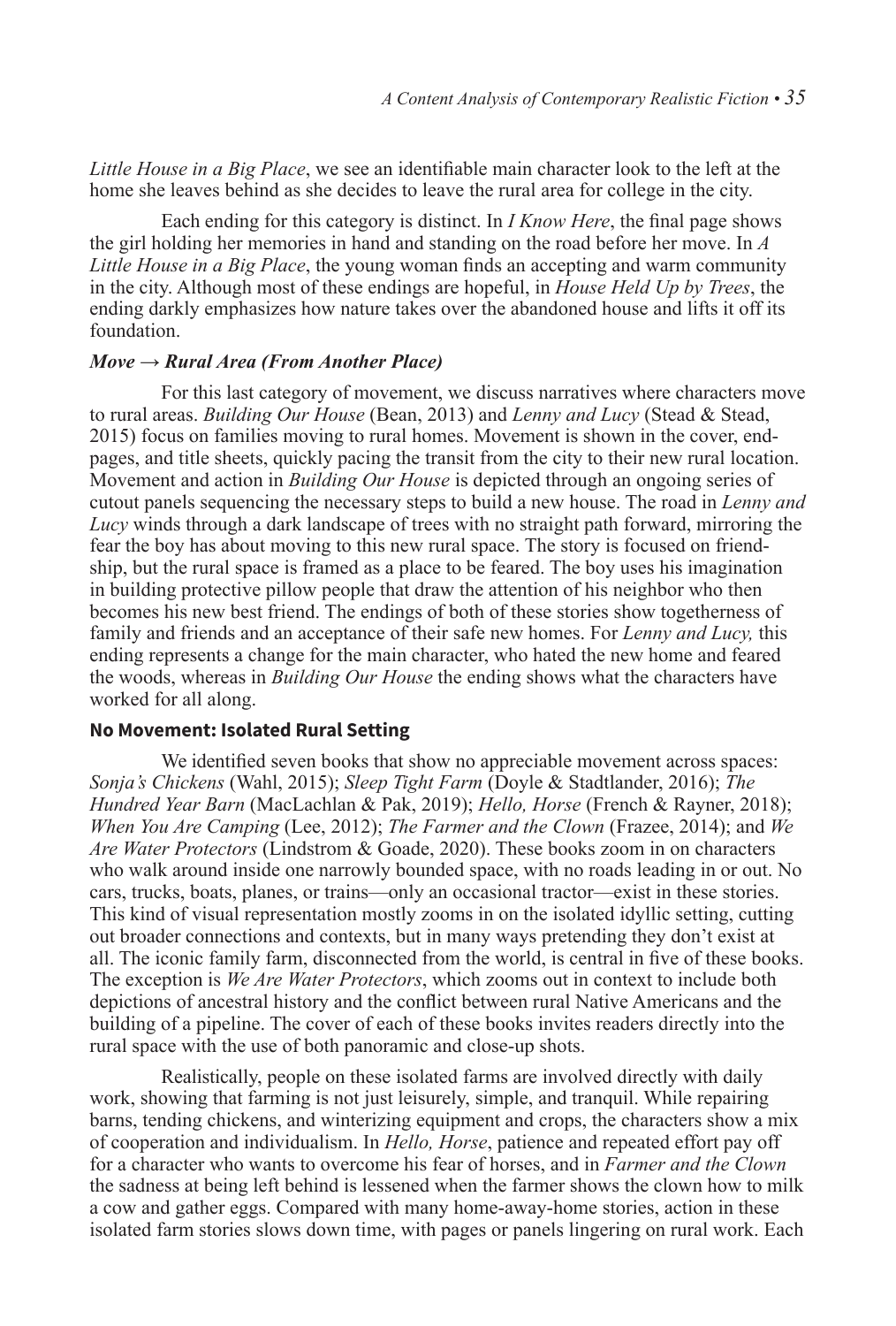story ending shows the results of the labor: the clown is comforted and returns home, the boy can handle horses, the barn is ready for more years of wear, the farm is ready for winter, and new chickens replace those eaten by the fox.

#### **Discussion**

We analyzed 37 contemporary realistic fiction picturebooks with integral rural settings. Overall, these books represent stereotypical versions of rural settings, whether the idyllic or the dangerous (Fulkerson & Lowe, 2016). We found only one character who actually wanted to leave her rural home (*A Little House in a Big Place*). The idyllic stereotype was by far dominant, with freedom to explore, fulfilling hard work, and close relationships to nature and animals crossing 34 of the 37 books. However, we do not dismiss these books, even if they contribute to the single story, because these representations do match true value statements of rural children. Throughout their research, Powell et al. (2013, 2016) found that children value closeness to nature, the ability to explore wide open spaces, and the creativity employed for an interesting life in a remote setting. Only three books represented rural space as negative, threatening, or frightening (*House Held Up by Trees, Lenny and Lucy,* and *Singing Away the Dark*). We wonder, however, if even these negative attitudes belie an idyllic perspective as the children in each of these stories are shown making the most of the isolated spaces because they can't leave—a creative resilience demanded by isolated spaces.

In addition to the stereotypically positive and negative depictions of rurality, we also found books that challenged aspects of the rural idyll by emphasizing complex and conflicted relationships with nature, work, and people, as in *Flood, Thunderstorm, Real Cowboys*, *I Know Here*, and *Carmela Full of Wishes,* or by showing women in power as in *A Very, Very Noisy Tractor*. Narrow options created conflicts for families who faced relocation or rebuilding. Environmental issues and change in the rural space challenged the idyll with images of abandoned homes, as in *House Held Up By Trees* and *A House That Once Was* or the image of disruptive pipeline construction in *We Are Water Protectors*.

In terms of diverse rural geography, we found the following representations: 21 books were set in the forest or woods and 13 in plains or other farmland, while only two were coastal and only one was set in the desert. Racial diversity was low, with readers most likely to see White main characters. In five books featuring African Americans, these characters were often visiting wilderness for an outing such as a hike. Beyond these books, the effort at racial inclusiveness involved one biracial character, two Latinx characters, one indigenous character, and four groups of children with multiracial friends. In terms of gender diversity (Crawley, 2017), this text set is binary-gendered, with only traditional male/female representation. Seventeen books feature a female as the main character, and 12 feature a male protagonist. The rest of the books feature dual or shared male/female protagonists or mixed-gender groups where boys and girls hold equal status. No characters with disabilities are represented at all. Because children's literature creators and researchers aspire to be inclusive and reflect the range of diversity, the set of realistic rural books available needs to represent a wider range of rural geography (Eppley, 2018) and diversity in ethnicity, gender, and ability (Acevedo-Aquino et al., 2020; Botelho & Rudman, 2009; Cueto & Brooks, 2019; Johnson et al., 2019; Koss, 2015; Rieger & McGrail, 2015). Although current children's publishers increasingly accept the task of representing a diverse U.S. population, rural picturebooks seem to be stuck in the 1900s (in many cases even stuck in the 1800s) and need to be moved forward (Botelho et al., 2014; Botelho & Rudman, 2009; Johnson et al., 2019).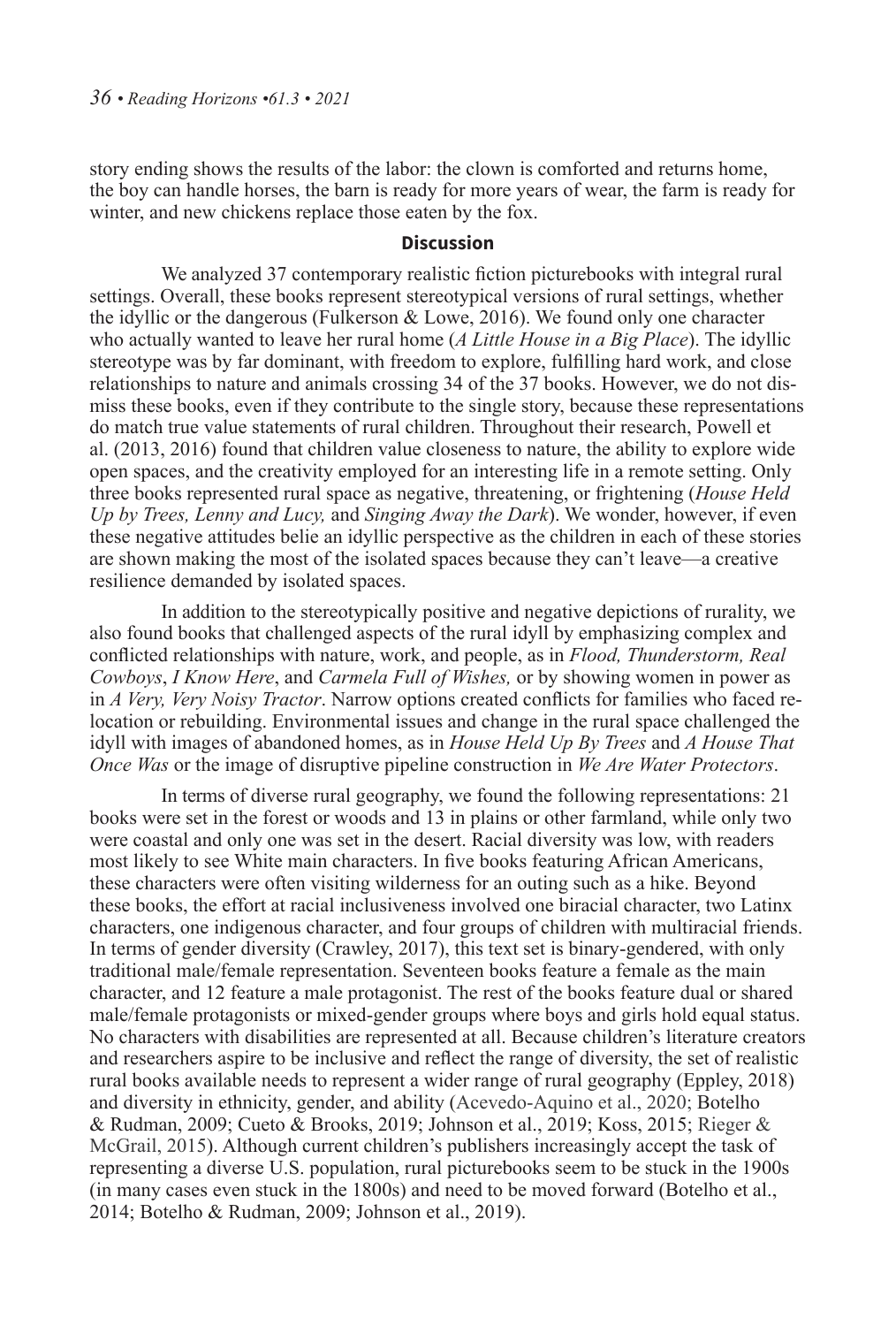Seven of the 37 books contributed to the stereotype of the rural setting as isolated and disconnected. However, we are hopeful because we saw more realism in movement than expected, with 30 of 37 stories featuring interconnected rural and urban settings. This should represent opportunities for mirrors and windows, since rural people are likely to have many real-life relationships and experiences that cross from rural homes to other places (Fulkerson & Thomas, 2014; Williams, 1973). We saw this interconnectedness when authors and illustrators consciously zoomed out cinematically to include contexts beyond the immediate story, such as showing an overhead shot of an entire town, passing by a variety of community locales, or placing a map on the endpages. When movement centered on both adults and children, we saw more depictions of realistic work and effort. When the movement centered solely on children, we saw more idyllic play, exploration, and adventure.

The seven books with no movement not only were isolated in a bounded, zoomed-in setting, but also showed no representations of current realistic vehicles. If all the no-movement books were a text set, the overall set of messages about rural spaces would be that everything you need is inside this self-contained space and even if you wanted to leave, no car is available. In our own experience of rural life, we recognize the iconic role of modern vehicles both for recreation and for work, like the new king-size pickup or a trailer filled with ATVs, boats, and snowmobiles. Would modern transportation break the spell of nostalgia (Sanders, 2013) for the contemporary reader?

Even among stories with more movement, we noticed a repeated nostalgic icon of the old farm truck and the old red tractor and only a few pieces of modern equipment or technology. Although the cyclical and unidirectional settings were zoomed out and connected, young rural readers of today are not likely to feel themselves "riding along" with the characters in many of these books. Embracing rural values of resiliency and self-sufficiency does not have to mean isolation in a self-contained nostalgic idyll (Balfour et al., 2011; Mandrona & Mitchell, 2018; Williams, 1973).

#### **Implications**

Publishers seem content with the single story of rural America, where people live in and visit rural spaces mostly because of the rural idyll. Despite the fact that one can identify many desired characteristics of rural picturebooks from research on multicultural literature (Eppley, 2018; Koss, 2015), rural literary theory (Williams, 1973), and rural life (Azano, 2015; Matthews et al., 2000), we have identified no book that is a perfect mirror or window. Would writing a book where rural settings are interconnected and related to other areas; where the idyllic image of leisure, simplicity, and tranquility is broken up; and where the rural setting is populated by strong, diverse characters be so hard? Why are publishers not taking on critical issues in rural areas? We see diversity emerging in children's literature writ large, yet among rural picturebooks we see an abundance of the nostalgic rural idyll.

This study is a direct call to the industry to bring its excellent editors, storytellers, and visual artists to the task of challenging the rural idyll. Our disappointment as readers came when our analysis showed us that many beautiful and engaging aesthetic artworks (Sipe, 2001) helped to tell the single story. We are not asking that publishers simply check off ideological boxes. Readers of picturebooks need realistic rural mirrors and windows. We have identified aspects of rural life that both readers and picturebook creators themselves should be able to use.

Because rural spaces are so diverse, young readers will need support to recog-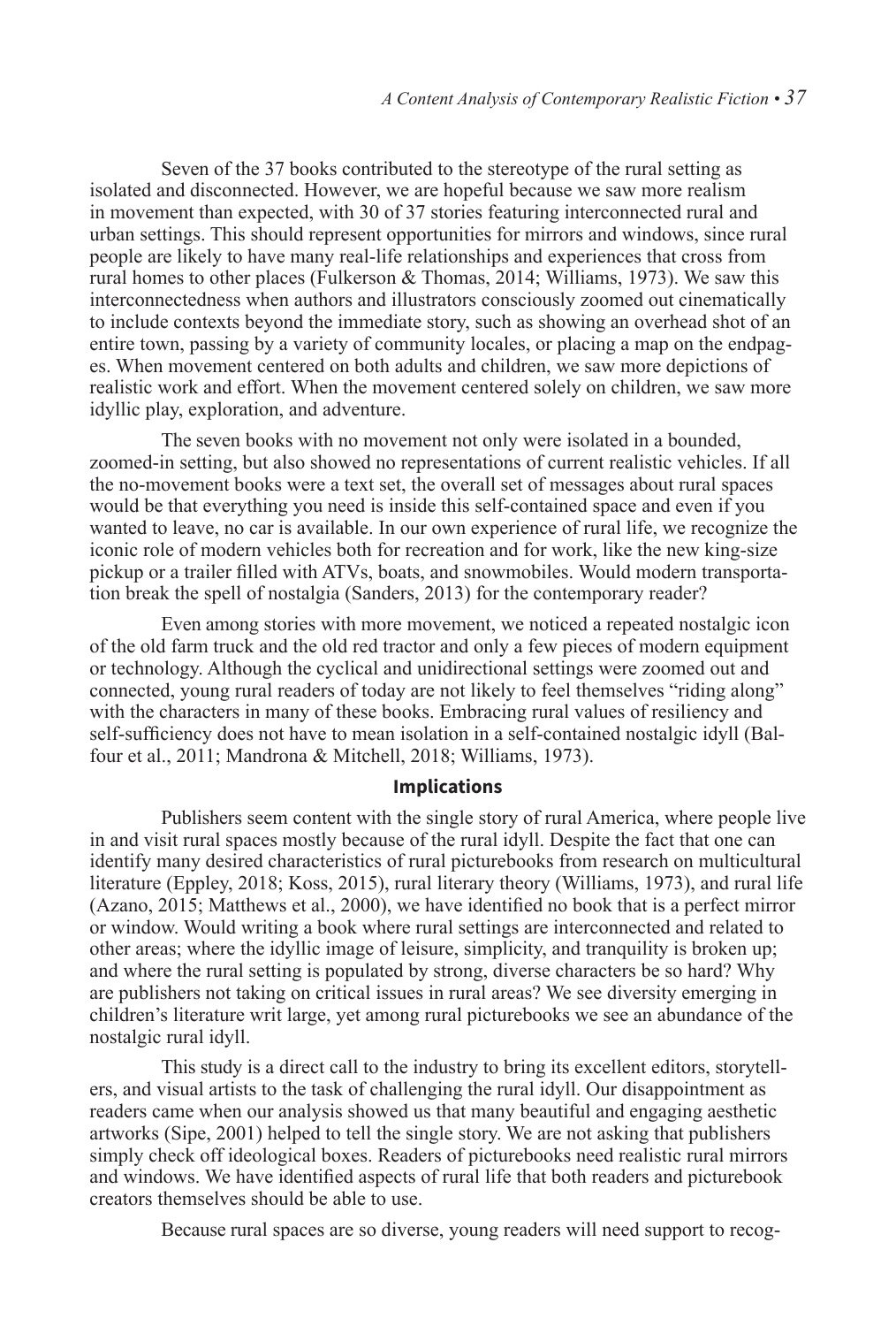nize when authentic features of rural life are lacking or when the rural idyll is not being challenged. Teachers play a central role in facilitating reading against the text and questioning representations of society found in books they read with children since "viewing reading as a sociocultural practice opens possibilities to reread and rewrite the past and present toward social justice" (Botelho et al., 2014, p. 49). Each book in our current text set can provide a glimpse into some aspects of realistic rural life, but together the books could provide a broader picture of rural realities (Azano, 2015; Balfour et al., 2011; Eppley, 2018; Mandrona & Mitchell, 2018).

Our research has highlighted ways for teachers and readers to analyze picturebooks with rural settings. Young readers need to consider how these stories map onto their own daily rural, suburban, and urban lives and to consider the quality of the picturebook as a mirror or window. Because picturebooks can act as a space for critical conversations (Johnson et al., 2019; Koss, 2015) and nostalgic tools for authors and illustrators (Nodelman, 1988; Salmose, 2018; Sanders, 2013), readers will need multiple experiences recognizing stereotypes of rural childhoods.

That highly romanticized books are bestsellers produced by major national companies, employing award-winning authors and illustrators, unwittingly lured into the romantic myths that perpetuate a single rural story (Adiche, 2009) is highly concerning. Notions of romanticism should be called into question to provide realistic contemporary rural spaces complicated by known facts about many rural spaces: single-industry economics, relative isolation, fewer resources, and less access to services (Bialik, 2018; W. K. Kellogg Foundation, 2001). Diverse rural children, just like any others, need to see themselves in the mirrors of children's books (Eppley, 2010)—not in every book, but in just enough so that young readers can experience feeling invited into the book culture. Part of our duty in a multicultural society is to help nonrural people look through literary windows into authentic rural settings, where interesting, complicated people solve problems and live informed contemporary lives.

To support young readers in recognizing stereotypical representations of isolated, nostalgic, and idyllic rural childhoods in picturebooks, teachers and other adults first need to become critical readers themselves and then learn how to create space for critical conversations. These guiding adults, who Sanders (2013) calls reading chaperones, need to also recognize the power of picturebooks as multimodal texts that communicate through both text and image. The power of images as carriers of meaning is often overlooked during picturebook read-alouds in favor of the words (Sipe, 2001). Both the visual analysis guide in Appendix B and critical multicultural analysis tenets put forth by Botelho and Rudman (2009) offer openings for questioning how picturebooks represent diverse people and how to read against often unnoticed stereotypes. Children need to learn how texts position them and that "teachers are no longer keepers of textual meaning" (Botelho & Rudman, 2009, p. 12). Teachers and students can begin dialogue about rural narratives that question the nostalgic moves of authors and illustrators. Because there is no single understanding or definition of rural life (Eppley, 2018) and because of the complexity of rural life, readers and teachers need to consider how to notice and dwell on details and gaps in the books they share and read aloud, guiding readers toward a more complicated representation of rural life.

Given our familiarity with rural life and children today, we can imagine stories that challenge the rural idyll in connected and interrelated spaces, where the unique conflicts and issues of the rural setting become central conflicts in a story, and where the pe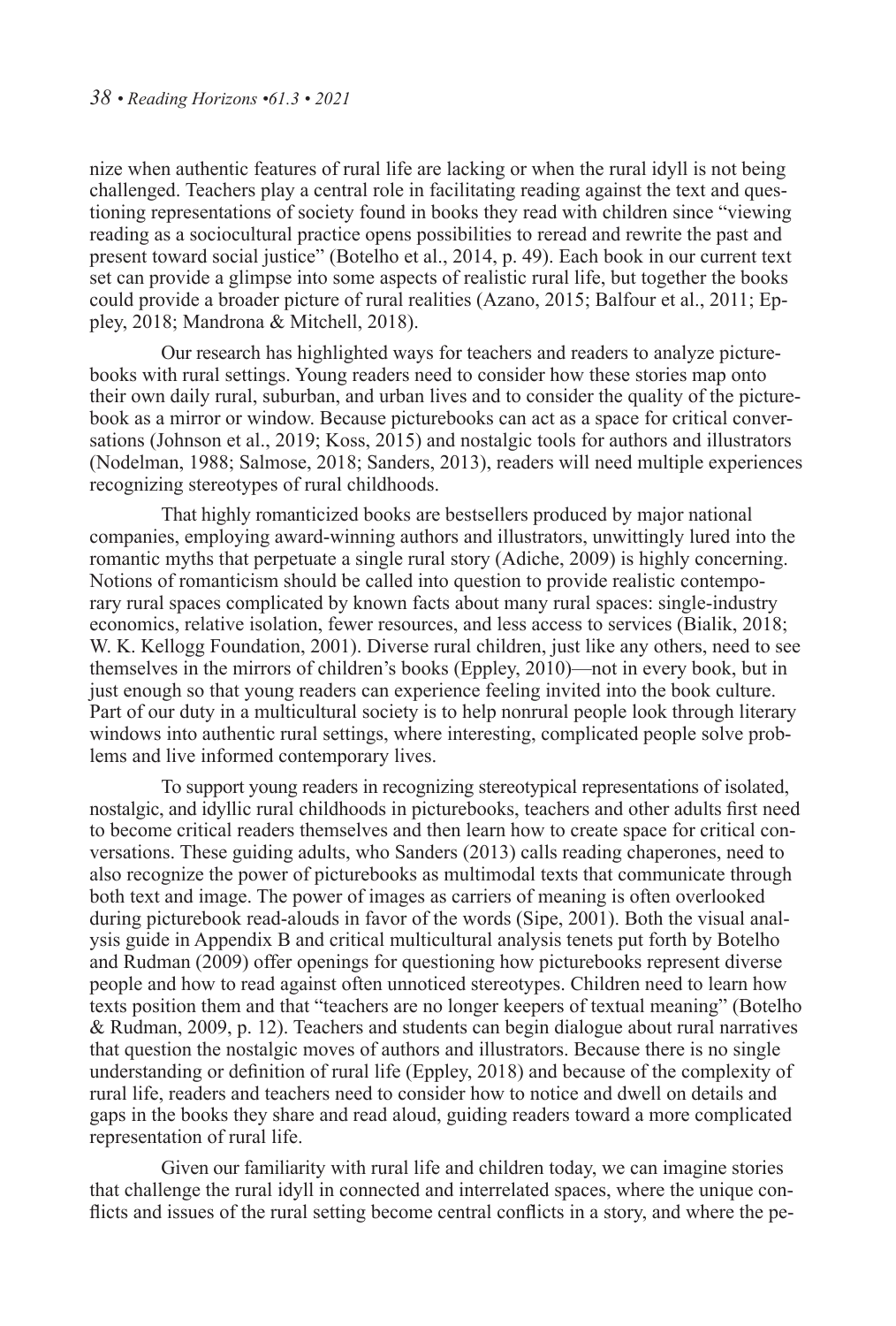culiar arrangement of diverse children apply their agency to solutions of story problems. Rising to the challenge of representation implies a cooperative effort among researchers, publishers, and educators who bring books to children.

#### **About the Authors**

Suzette Youngs, PhD, is an associate professor of literacy education at the University of Northern Colorado, where she teaches graduate and undergraduate courses in children's literature, new literacies, reading and writing methods, and teacher research. Her professional work and publications focus on multigenre writing, comprehension strategies for reading historical fiction picturebooks, children's responses to picturebooks, and more recently fueling the rural teacher pipeline with high-quality aspiring teachers.

James Erekson, PhD, is an associate professor of reading at the University of Northern Colorado and has taught language and literacy at the college level since 1989. His doctoral work in learning and development focused on language and literacy. He has worked in elementary and secondary schools, including research, teaching, and consultation. His professional work and publications focus on helping readers who don't have a clear path forward and interpreting children's literature.

Christine Kyser, EdD, is an assistant professor in the School of Teacher Education at the University of Northern Colorado. Her passion for teaching literacy and integrating technology inspired her classroom teaching and instructional coaching in Florida and Colorado. She now teaches graduate and undergraduate courses in literacy, with a focus on new literacies. Her research interests include multimodal composing, infusing literacy instruction with technology, and fueling the teacher pipeline in Colorado, specifically in rural areas.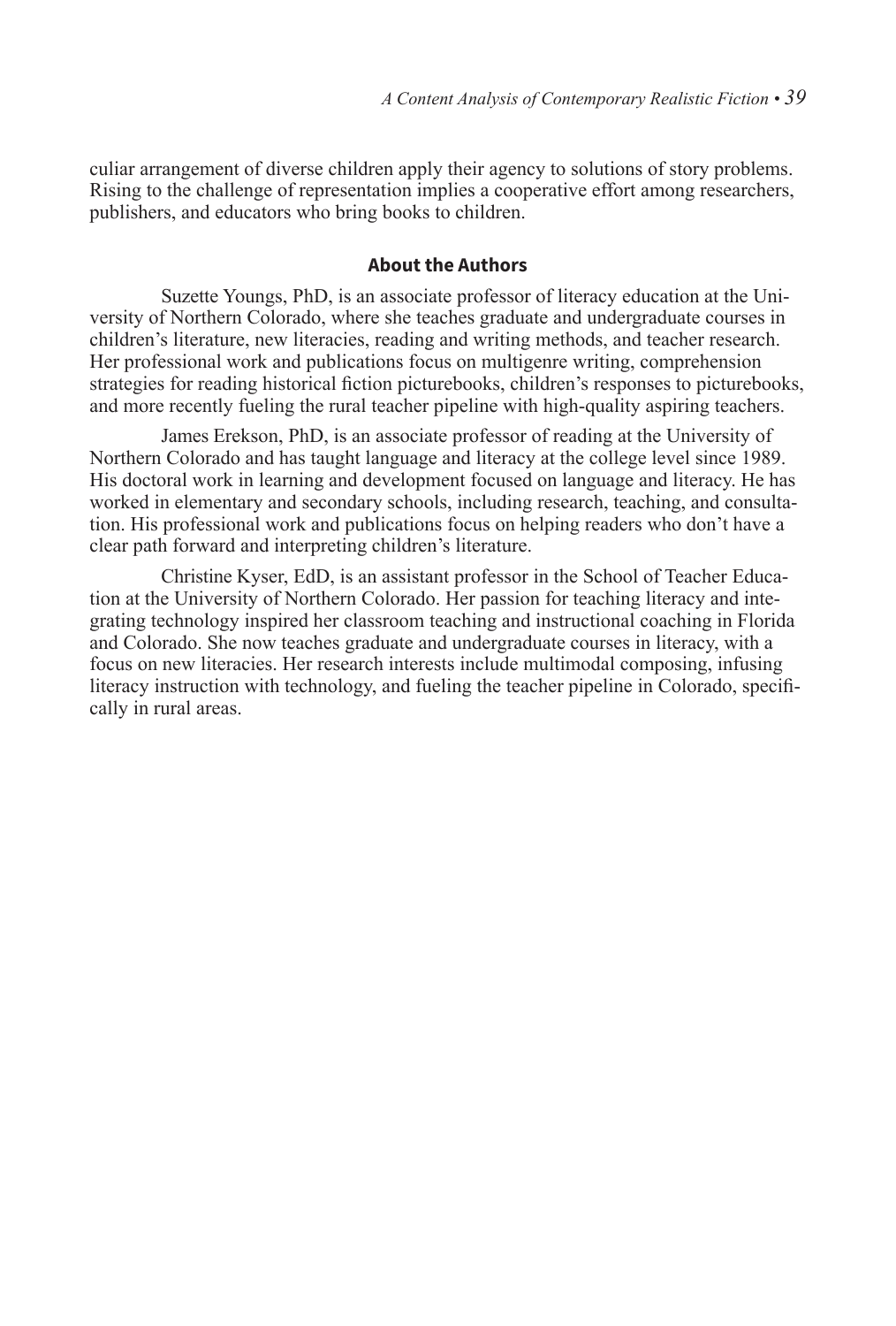#### **References**

- Acevedo-Aquino, M., Bowles, D., Eisenberg, J., Elliott, Z., Gainer, J., & Valdez- Gainer, N. (2020). Reflections on the #ownvoices movement. *Journal of Children's Literature, 46*(2), 27–35.
- Adiche, C. N. (2009). *The danger of a single story* [Video]. TED Conferences. http://ted. com/talks/chimamanda\_adichie\_the\_danger\_of\_a\_single\_story.html.
- Arnold, J. M., & Sableski, M. (2020). Where are you from? Building bridges over walls with #ownvoices literature. *Journal of Children's Literature, 46*(2), 19–26.
- Azano, A. P. (2014). Rural the other neglected "R": Making space for place in school libraries. *Knowledge Quest: A Closer Look, 43*(1), 60–65.
- Azano, A. P. (2015). Addressing the rural context in literacies research. *Journal of Adolescent & Adult Literacy, 59*(3), 267–269. http://dx.doi.org/10.1002/jaal.480
- Balfour, R., Mitchell, C., & Molestane, R. (2011). Troubling contexts: Toward a generative theory of rurality as education research. *Journal of Rural and Community Development 3*(3), 95–107.
- Behrens, A. (2017). *We're not much to look at: Resisting representations of rurality using a crucial perspective* [Unpublished master's thesis]. Montana State University.
- Bialik, K. (2018). *Key findings about American life in urban, suburban and rural areas*. https://www.pewresearch.org/fact-tank/2018/05/22/key-findings-about-american-life-in-urban-suburban-and-rural-areas/
- Bishop, R. S. (1990). Mirrors, windows, and sliding glass doors. *Perspectives, 6*(3), ix– xi.
- Blad, E. (2020, December 4). Nearly one in five U.S. students attend rural schools: Here's what you should know about them. *Education Week.* https://www.edweek.org/ education/nearly-one-in-five-u-s-students-attend-rural-schools-heres-what-youshould-know-about-them/2019/11
- Botelho, M., Lewis-Bernstein Young, S., & Nappi, T. (2014). Rereading Columbus: Critical multicultural analysis of multiple historical storylines. *Journal of Children's Literature, 40*(1), 41–51.
- Botelho, M., & Rudman, M. (2009). *Critical multicultural analysis of children's literature: Mirrors, windows, and doors.* Routledge.
- Boym, S. (2001). *The future of nostalgia.* Basic Books.
- Boym, S. (2007). Nostalgia and its discontents. *Hedgehog Review,* Summer, 7–18.
- Cotton, P. (2002). An analysis of settings in selected European picture books. *Bookbird, 40*(2), 6–13.
- Crawley, S. A. (2017). Be who you are: Exploring representations of transgender children in picturebooks. *Journal of Children's Literature*, *43*(2), 28–41.
- Cueto, D., & Brooks, W. (2019). Drawing humanity: How picturebook illustrations counter antiblackness. In H. Johnson, J. Mathis, & K. Short (Eds.), *Critical content analysis of visual images in books for young people: Reading images* (pp. 41–58). Taylor and Francis.
- Eckert, L. S., & Petrone, R. (2013). Raising issues of rurality in English teacher education. *English Education, 46*(1), 68–81.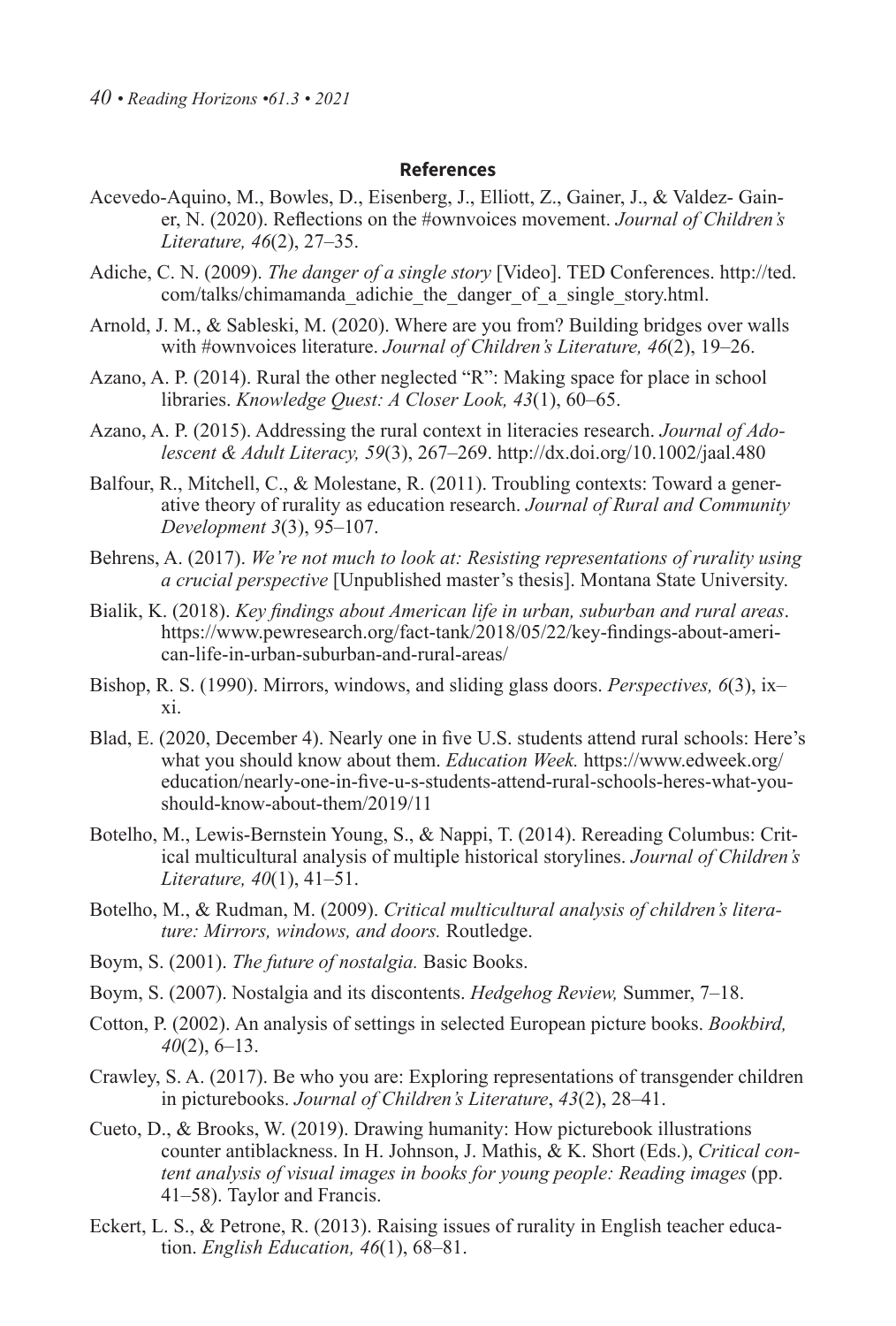- Eppley, K. (2010). Picturing rural America: An analysis of the representation of contemporary rural America in picture books for children. *Rural Educator, 32*(1), 1–10.
- Eppley, K. (2018). Rural girlhoods in picture books: Visual constructions of social practices. In A. Mandrona & C. Mitchell (Eds.), *Visual encounters in the study of rural childhoods* (pp. 92–106). Rutgers University Press.
- Fulkerson, G. M., & Lowe, B. (2016). Representations of rural in popular North American television. In G. M. Fulkerson & A. R. Thomas (Eds.), *Reimagining rural: Urbanormative portrayals of rural life* (pp. 9–34). Lexington Books.
- Fulkerson, G. M., & Thomas, A. R. (2014). *Studies in urbanormativity: Rural community in urban society.* Lexington Books.
- Hayden, K. (2014). Stigma, reputation, and place structuration in a coastal New England town. In G. M. Fulkerson & A. R. Thomas (Eds.), *Studies in urbanormativity: Rural community in urban society* (pp. 67–85). Lexington Books.
- Johnson, H., Mathis, J., & Short, K. (2019). *Critical content analysis of visual images in books for young people.* Routledge.
- Jonasson, M. (2012). Co-producing and co-performing attractive rural living in popular media. *Rural Society, 22*(1), 17–30. https://doi.org/10.5172/rsj.2012.22.1.17
- Jones, O. (1997). Little figures, big shadows: Country childhood stories. In P. Cloke & J. Little (Eds.), *Contested countryside cultures* (pp. 158–179). Routledge.
- Koss, M. D. (2015). Diversity in contemporary picturebooks: A content analysis. *Journal of Children's Literature*, *41*(1), 32–42.
- Kress, G., & van Leeuwen, T. (2006). *Reading images: The grammar of visual design*. Routledge.
- Mandrona, A., & Mitchell, C. (2018). *Visual encounters in the study of rural childhoods.*  Rutgers University Press.
- Matthews, H., Taylor, M., Sherwood, K., Tucker, F., & Limb, M. (2000). Growing-up in the countryside: Children and the rural idyll. *Journal of Rural Studies, 16,*  141–153.
- Nikolajeva, M., & Scott, C. (2006). *How picturebooks work*. Routledge.
- Nodelman, P. (1988). *Words about pictures. The narrative art of children's picture books*. University of Georgia Press.
- Nodelman, P., & Reimer, M. (2003). *The pleasures of children's literature* (3rd ed.). Pearson.
- Painter, C., Martin, J. R., & Unsworth, L. (2013). Reading visual narratives: Image analysis of children's picture books. *Equinox, 10*(3). https://doi.org/10.1558/lhs. v10i3.19618
- Parker, K., Horowitz, J. M., Brown, A., Fry, R., Cohn, D., & Igielnik, R. (2018). *Demographic and economic trends in urban, suburban and rural communities*. Pew Research Center. https://www.pewsocialtrends.org/2018/05/22/demographic-and-economic-trends-in-urban-suburban-and-rural-communities
- Powell, M. A., Smith, A. B., & Taylor, N. (2016). Rural childhood in New Zealand: A unique site of children's agency and social participation. *Children Australia, 41*(4), 275–284. http://dx.doi.org/10.1017/cha.2016.32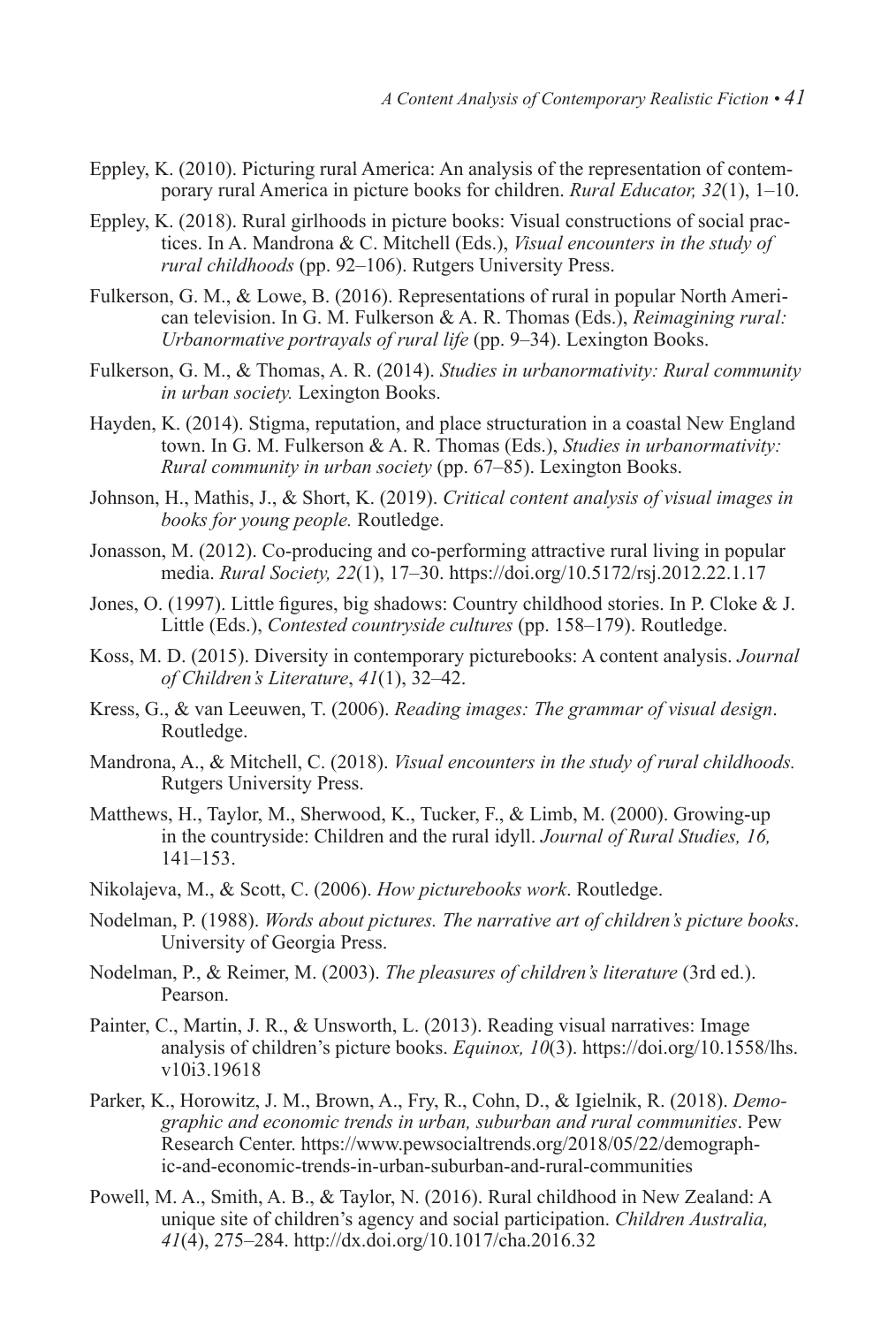- Powell, M. A., Taylor, N., & Smith, A. B. (2013). Constructions of rural childhood: Challenging dominant perspectives. *Children's Geographies, 11*(1), 117–131.
- Rieger, A., & McGrail, E. (2015). Exploring children's literature with authentic representations of disability. *Kappa Delta Pi Record, 51*(1), 18–23. https://doi.org/10.108 0/00228958.2015.988560
- Salmose, N. (2018). "A past that has never been present": The literary experience of childhood and nostalgia. *Text Matters, 8*(8), 332–351. https://doi.org/10.1515/ texmat-2018-0020
- Sanders, J. S. (2013). Chaperoning words: Meaning-making in comics and picture books. *Children's Literature, 41,* 57–90. 10.1353/chl.2013.0012
- Schall, J. M., Lopez-Robertson, J., & Fain, J. G. (2019). Examining the visual in Latinx immigrant journey picturebooks. In H. Johnson, J. Mathis, & K. Short (Eds.), *Critical content analysis of visual images in books for young people: Reading images* (pp. 59–74). Taylor and Francis.
- Sciurba, K., & Jenkins, J. R. (2019). Smoky night and the un-telling of the L.A. riots. *Journal of Children's Literature, 45*(1), 4–13.
- Short, K. (2019). Critical content analysis of visual images. In H. Johnson, J. Mathis, & K. Short (Eds.), *Critical content analysis of visual images in books for young people: Reading images* (pp. 3–22). Taylor and Francis.
- Sipe, L. R. (2001). Picturebooks as aesthetic objects. *Literacy Teaching and Learning: An International Journal of Early Reading and Writing, 6*(1), 23–42.
- Stephens, J. (1999). Maintaining distinctions: Realism, voice, and subject position in Australian young adult fiction. In S. L. Beckett (Ed.), *Transcending boundaries: Writing for a dual audience of children and adults* (pp. 183–198)*.* Garland.
- Tschida, C. M., Ryan, C. L., & Ticknor, A. S. (2014). Building on windows and mirrors: Encouraging the disruption of "single stories" through children's literature. *Journal of Children's Literature, 40*(1), 28–39.
- Tunnell, M., Jacobs, J., Young, T., & Bryan, G. (2015). *Children's literature, briefly* (6th ed.). Pearson.
- Tyner, M. (2021, February 2). The CCBC's diversity statistics: New categories, new data. *The Horn Book.* https://www.hbook.com/?detailStory=the-ccbcs-diversity-statistics-new-categories-new-data
- U.S. Department of Agriculture. (2020, February). *Selected charts from ag and food statistics: Charting the essentials.* USDA Economic Research Service. https://www. ers.usda.gov/publications/pub-details/?pubid=96956
- Utt, J., & Short, K. (2018). Critical content analysis: A flexible method for thinking with theory. *Understanding & Dismantling Privilege, 8*(2),1–7.
- We Need Diverse Books. (2021). http://diversebooks.org
- Wee, S., Kura, K., & Kim, J. (2018). Unpacking Japanese culture in children's picture books: Culturally authentic representation and historical events/political issues. *Reading Horizons, 57*(2), 35–55.
- Williams, R. (1973). *The* c*ountry and the city.* Oxford University Press.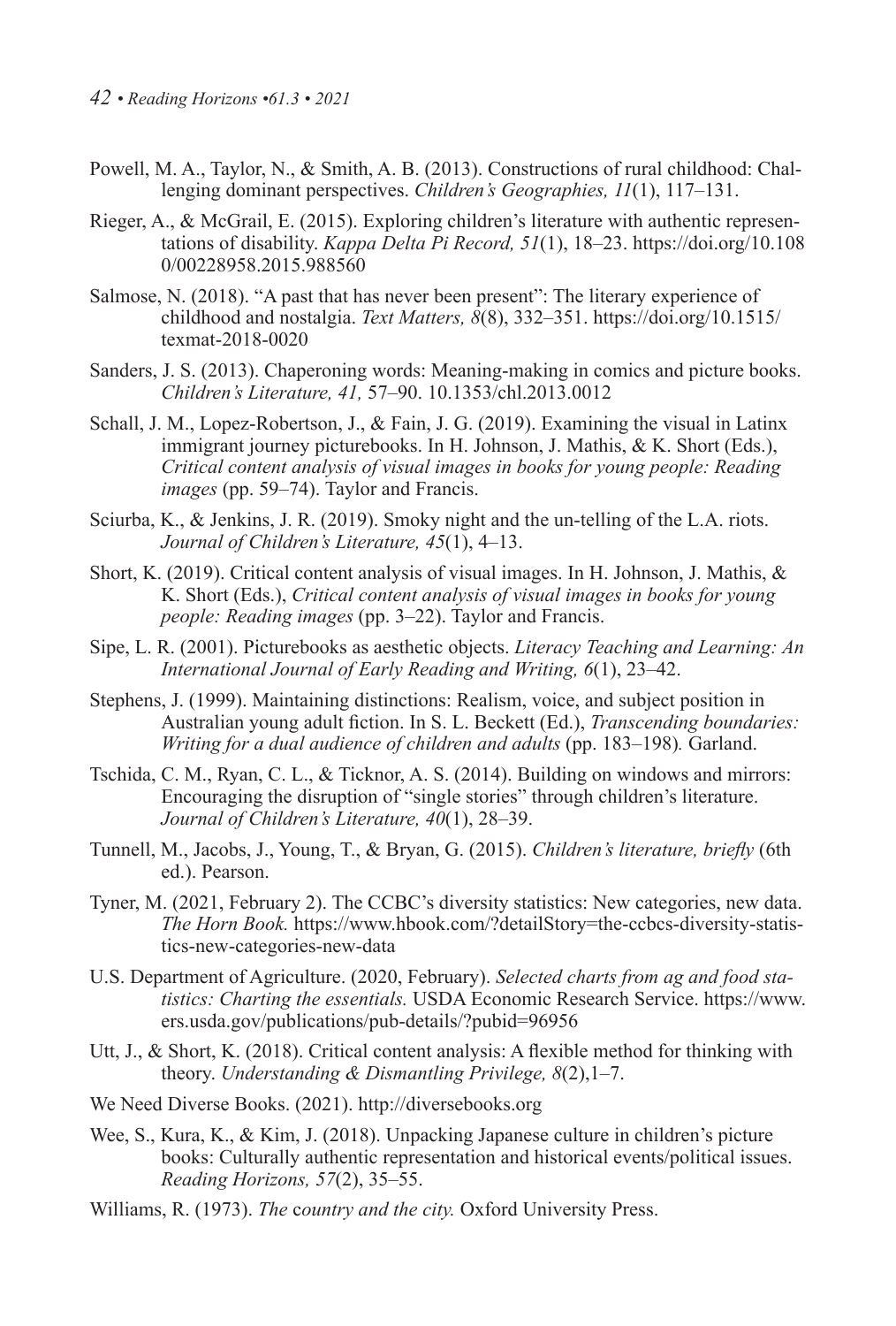- W. K. Kellogg Foundation. (2001). Perceptions of Rural America. https://www.wkkf.org/ pubs/FoodRur/MediaCoverage\_00253\_03795.pdf
- Youngs, S., & Loyd, S. (2020). A story of negotiation and agency: An exploration of power in *Click Clack Moo* and contemporary picturebooks. *Texas Journal of Literacy Education,* 8(2), 19–49.
- Youngs, S., & Serafini, F. (2011). Comprehension strategies for reading historical fiction picturebooks. *Reading Teacher,* 65(2), 115–124.

#### **Children's Literature References**

Acheson, A. (2019). *A little house in a big place*. Kids Can Press.

Alemagna, B. (2017). *On a magical do-nothing day.* HarperCollins.

- Bean, J. (2013). *Building our house*. Farrar, Straus & Giroux.
- Cherry, M., & Harrison, V. (2019). *Hair love.* Kokila.
- Clements, A., & Alley, R. W. (2015). *Because your mommy loves you.* Clarion Books.
- Cowley, J., & Andrews, K. (2019). *Song of the river*. Gecko Press.
- Croza, L., & James, M. (2013). *I know here.* Groundwood Books.
- Croza, L., & James, M. (2014). *From there to here.* Groundwood Books.
- Davidson, L. A., & Bifano, L. (2020). *In the red canoe*. Orca Book.
- de la Peña, M., & Robinson, C. (2018). *Carmela full of wishes.* G. P. Putnam's Sons.
- de la Peña, M., & Robinson, C. (2021). *Milo imagines the world.* G. P. Putnam's Sons.

Dowd, D., & Gocotano, C. (2017). *Adventure day.* Independent.

- Doyle, E., & Stadtlander, B. (2016). *Sleep tight farm*. Chronicle Books.
- Farrell, A. (2019). *The hike.* Chronicle Books.
- Fogliano, J., & Smith, L. (2018)*. A house that once was.* Two Hoots.

Formento, A., & Snow, S. (2012). *These bees count!* Albert Whitman.

Frazee, M. (2014). *The farmer and the clown*. Beach Lane Books.

Frazee, M. (2021). *The farmer and the circus.* Beach Lane Books.

French, V., & Rayner, C. (2018). *Hello, horse.* Candlewick.

Geisert, A. (2014). *Thunderstorm.* Enchanted LionBooks.

Harbridge, P., & James, M. (2017). *When the moon comes.* Tundra Books.

- Havill, J., & Lane, N. (2010). *Call the horse Lucky*. Gryphon Press.
- Ho, J., & Ho, D. (2021). *Eyes that kiss in the corners.* HarperCollins.

Hoefler, K., & Bean, J. (2016). *Real cowboys.* Houghton Mifflin Harcourt.

- Kloepper, M. (2019). *The not-so great outdoors.* Tundra Books.
- Ko, H., & Fiorentino, C. (2017). *Billy's camping trip.* Ready Readers.

Kooser, T., & Klassen, J. (2012). *House held up by trees.* Candlewick.

Lee, A. (2012). *When you are camping.* CreateSpace.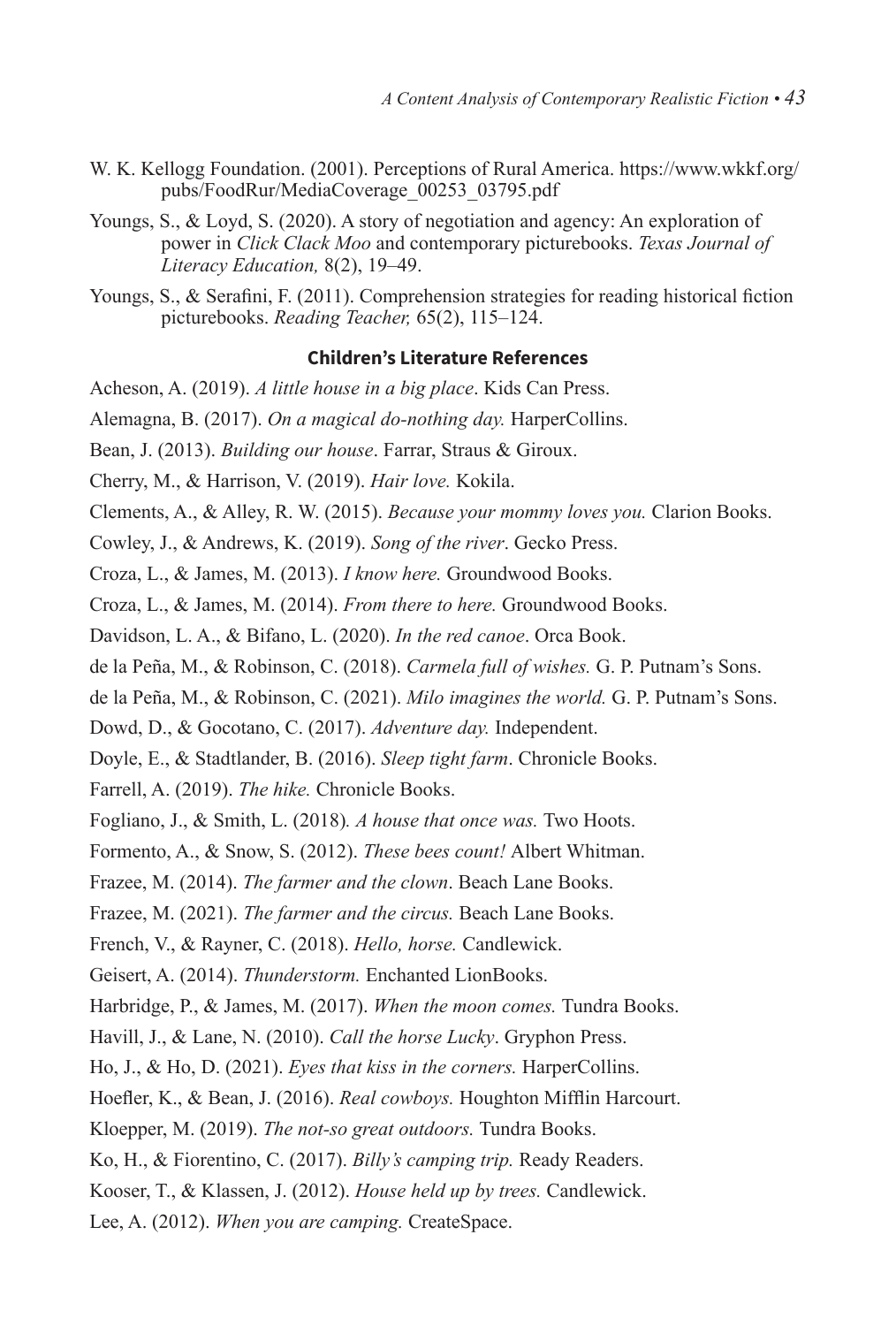Lindstrom, C., & Goade, M. (2020). *We are water protectors.* Roaring Brook Press. MacLachlan, P., & Pak, K. (2019). *The hundred year barn.* Katherine Tegen Books. Meddour, W., & Egneus, D. (2019). *Lubna and Pebble.* Dial Books. Messner, K., & Neal, C. S. (2014). *Over and under the snow.* Chronicle Books. Nyong'o, L., & Harrison, V. (2019). *Sulwe.* Simon & Schuster. Pavón, M., Uyá, N., & Brokenbrow, J*.* (2013)*. A very, very noisy tractor.* Cuento de Luz. Quintero, I., & Peña, Z. (2019). *My papi has a motorcycle.* Penguin Random House. Rashin, K. (2018). *Saffron ice cream.* Arthur A. Levine Books. Rockwell, A., & Rockwell, L. (2020). *Hiking day*. Aladdin Books. Schwartz, J., & Malenfant, I. (2018)*. Pinny in fall.* Groundwood Books.. Stead, P. C., & Stead, E. E. (2015). *Lenny and Lucy.* Roaring Brook Press. Taylor, S., & Morss, A. (2019). *Winter sleep: A hibernation story.* Quarto. Villa, A. F*.* (2014). *Flood.* Curious Fox. Wahl, P. (2015)*. Sonya's chickens.* Tundra Books.

Woodward, C., & Morstad, J. (2017). *Singing away the dark.* Simply Read Books.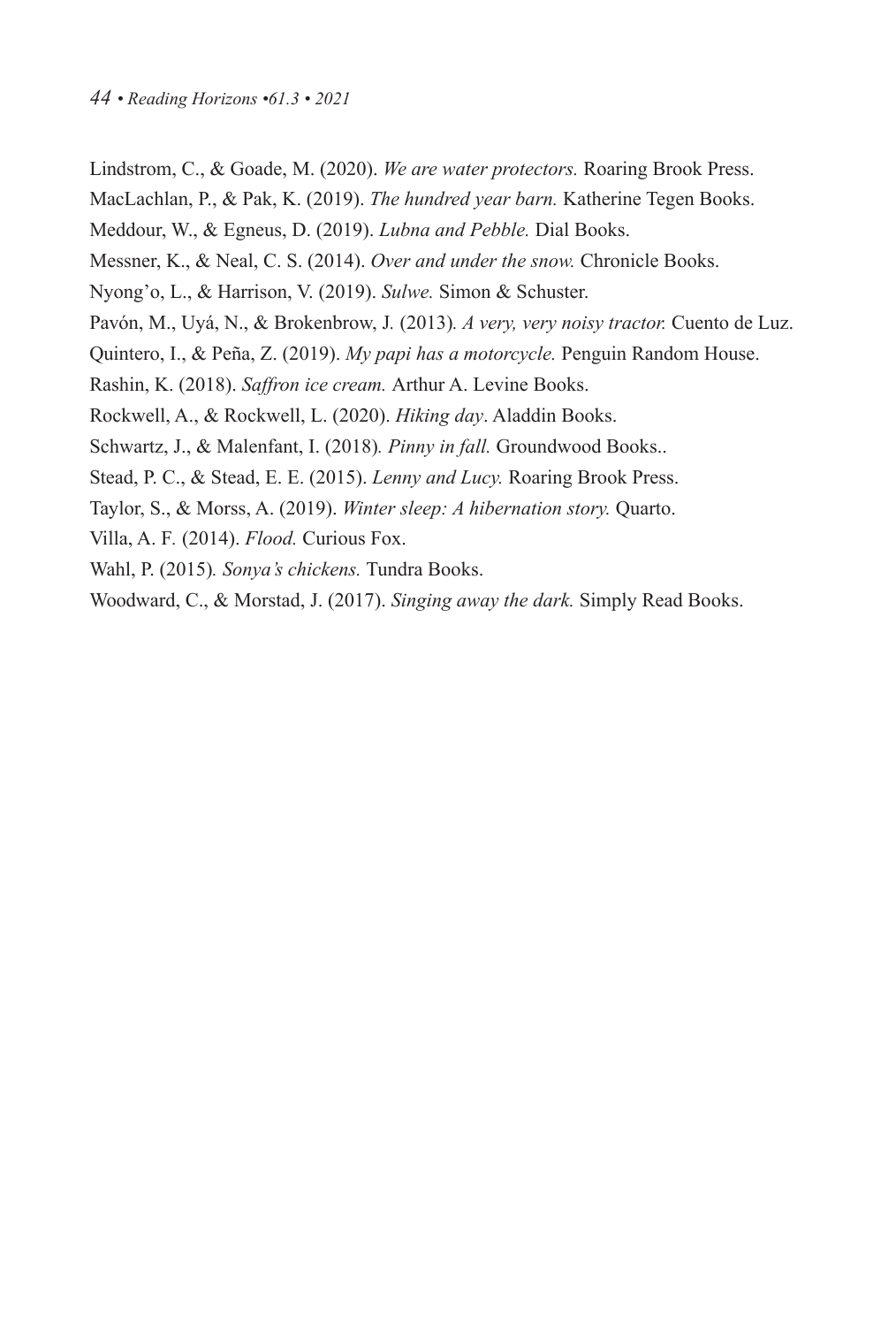#### Table 1

## *Movement Categories*

## **Cyclical movement: Home away home (HAH)**

- (HAH) rural home → rural community → rural home
- (HAH) rural home → town → rural home
- (HAH) rural home → wilderness → rural home
- $(HAH)$  city  $\rightarrow$  wilderness  $\rightarrow$  city (visiting)
	- Visiting rural space (camping, hiking, outings)
	- Visiting rural residents (grandparents)

## **Unidirectional movement**

- Rural place  $\rightarrow$  rural place (inside the rural community)
- Move from rural area to city
- Move to rural area (from another place)
- Visiting rural space: City to wilderness

#### **No movement: Isolated rural setting (no connection to larger rural community or to other communities)**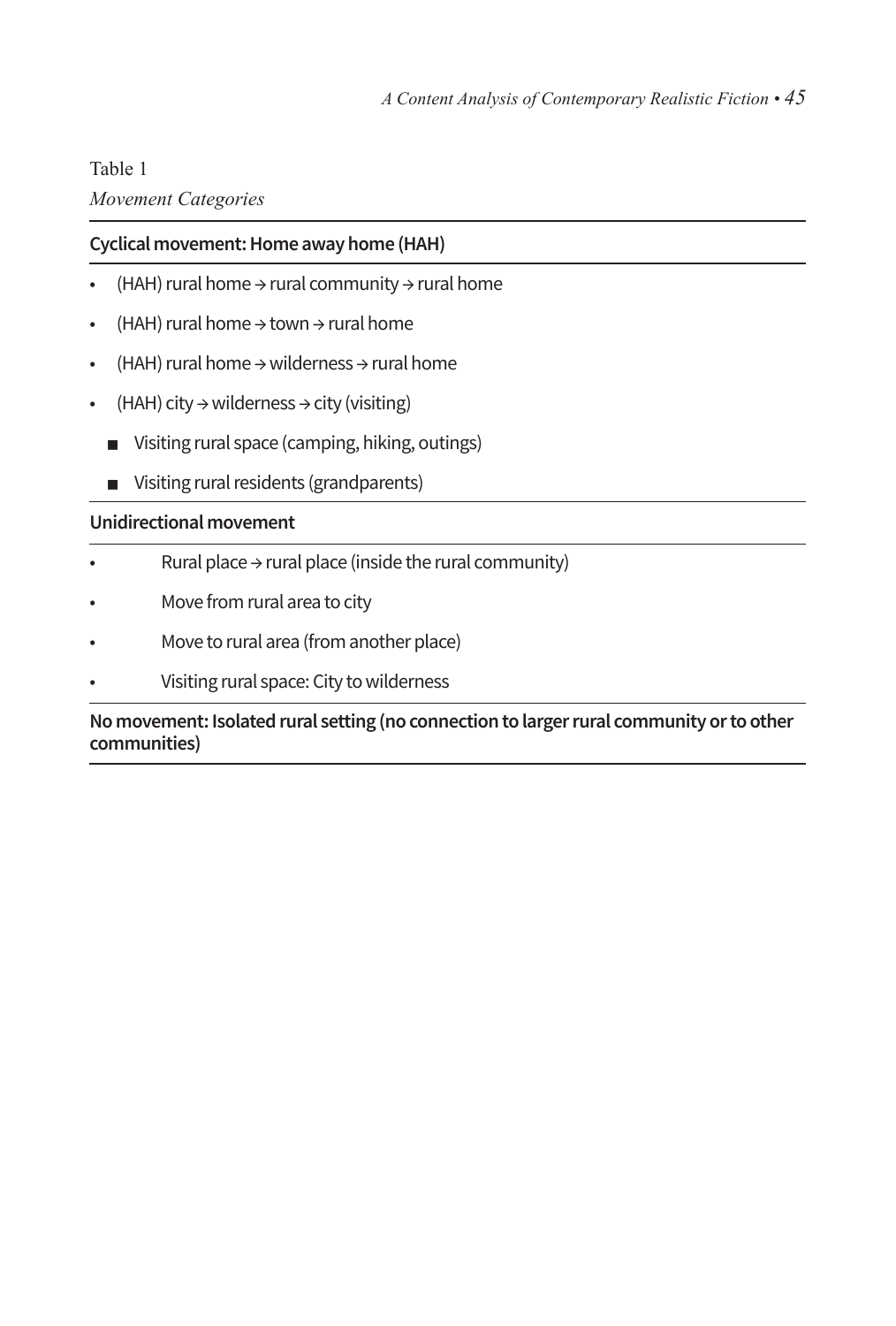## **Appendix A**

## *Movement Categories and Descriptions, With Included Books and Brief Book Summaries*

| <b>Book</b>                                                                                                                                                                                                                                                               |
|---------------------------------------------------------------------------------------------------------------------------------------------------------------------------------------------------------------------------------------------------------------------------|
| <b>Cyclical Movement</b>                                                                                                                                                                                                                                                  |
| Cyclical movement (home-away-home structure). In this category characters began at their<br>rural home, journeyed into the wilderness or town or rural community, or visited a rural<br>space and then returned home. The cyclical structure includes four subcategories: |
| 1. Rural Home to Rural Community and back home again, as in Thunderstorm,<br>where the reader follows a family delivering hay throughout the community as a<br>destructive storm threatens their work. At the end of the day they are safely on their<br>way home.        |

- 2. Rural Home to Rural Town and home again, as in My Papi Has a Motorcycle, where a girl and her father start from home on a motorcycle tour of the changing landscape of Corona, California, and return home at the end of their ride.
- 3. Rural Home to Wilderness to Home, as in When the Moon Comes, where characters travel from their rural home to the mountains on foot to play a moonlight game of pond hockey and then return home.
- 4. Visiting Rural Spaces Return Home; in these books characters who live outside the rural space ,as in *The Not So Great Outdoors*, go hiking and return homewhen the hike is complete. See all books below.

| <b>Cyclical movement</b>                                                |                                                                                                                                                                                                                             |
|-------------------------------------------------------------------------|-----------------------------------------------------------------------------------------------------------------------------------------------------------------------------------------------------------------------------|
| (HAH) rural home $\rightarrow$ rural community $\rightarrow$ rural home |                                                                                                                                                                                                                             |
| Thunderstorm (Geisert, 2014)                                            | Thunderstorm follows the course of a storm through<br>midwestern farm country minute by minute, hour by<br>hour, from late morning into late afternoon.                                                                     |
| The Farmer and The Circus<br>(Frazee, 2021)                             | When the Farmer comes to visit his circus friends, what<br>will happen as he meets the rest of the circus family?<br>(Final book in the trilogy, which includes The Farmer and<br>the Clown and The Farmer and the Monkey.) |
| Flood (Villa, 2014)                                                     | This beautiful wordless picture book is about the effects<br>of a flood on a family and their home.                                                                                                                         |
| My Papi Has a Motorcycle<br>(Quintero & Peña, 2019)                     | When Daisy Ramona zooms around her neighborhood<br>with her papi on his motorcycle, she sees people and<br>places she's always known but also a community rapidly<br>changing around her.                                   |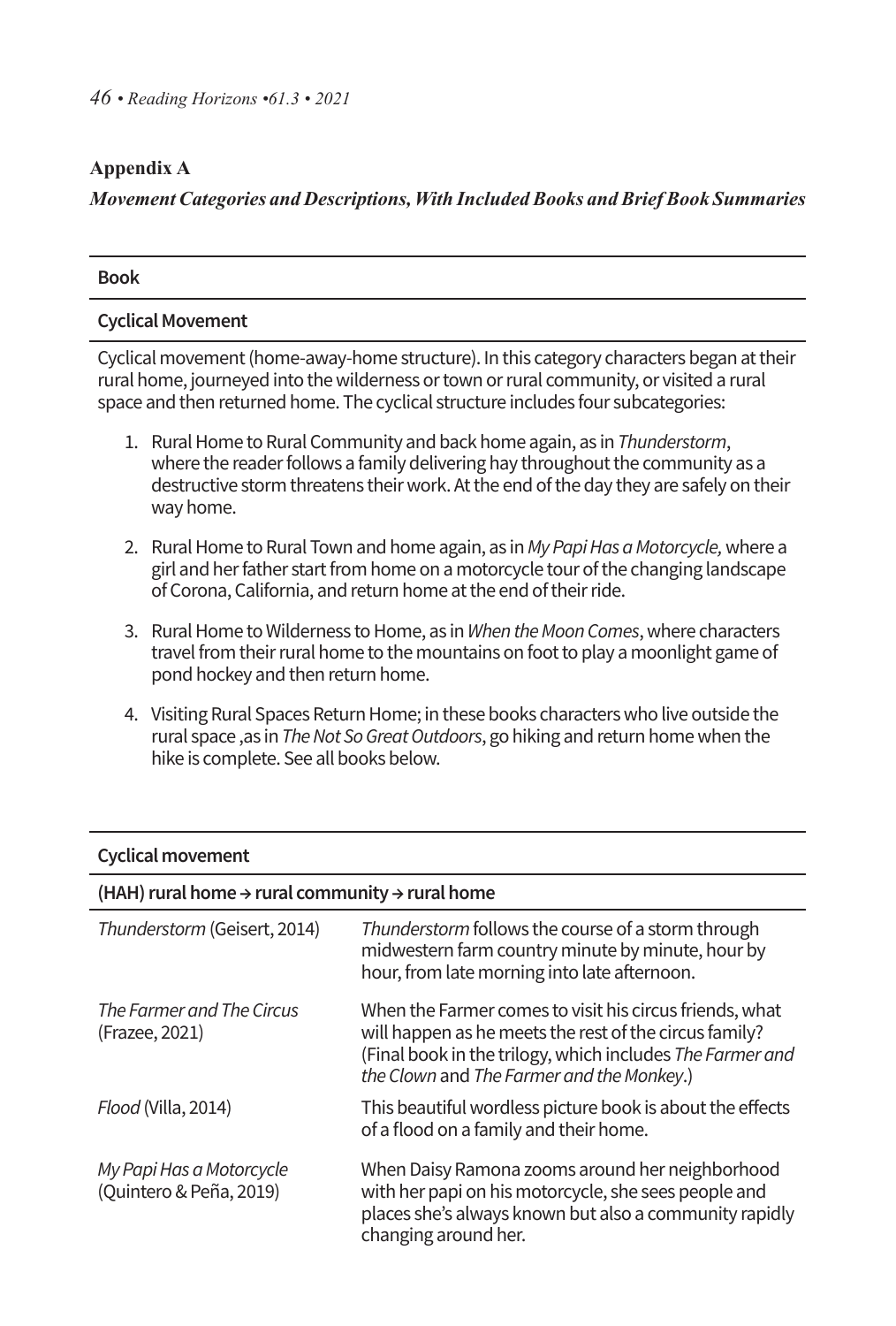*Carmela Full of Wishes* (de la Peña & Robinson, 2018) When Carmela turns 7, she joins her big brother on errands throughout their neighborhood, where she finds a fluffy dandelion growing in the pavement. She reflects on her family's situation while deciding what to wish for when she blows the dandelion into the air.

| (HAH) rural home $\rightarrow$ wilderness $\rightarrow$ rural home |                                                                                                                                                                                                                                                                                                                                   |
|--------------------------------------------------------------------|-----------------------------------------------------------------------------------------------------------------------------------------------------------------------------------------------------------------------------------------------------------------------------------------------------------------------------------|
| When the Moon Comes<br>(Harbridge & James, 2017)                   | A group of kids watches the changing seasons, waiting<br>for just the right moonlit night for a midnight hike into<br>the woods for the first hockey game on the newly frozen<br>pond.                                                                                                                                            |
| The Hike (Farrell, 2019)                                           | Three young girls each contribute their strengths to a<br>day's hike through the woods to a mountain peak.                                                                                                                                                                                                                        |
| Pinny in Fall (Schwartz &<br>Malenfant, 2018)                      | On a crisp fall day, Pinny packs for a day of adventure<br>outside, including a windy game of tag, a call for help<br>from the lighthouse, and a surprising encounter with the<br>falling autumn leaves.                                                                                                                          |
| A House That Once Was<br>(Fogliano & Smith, 2018)                  | A boy and a girl explore an abandoned house, moving<br>from room to room, exploring left-behind objects and<br>imagining the lives of the people who once lived there.                                                                                                                                                            |
| On a Magical Do-Nothing Day<br>(Alemagna, 2017)                    | A young boy is bored and only wants to play his video<br>game on a rainy day but then his mother encourages<br>him to go outside and explore. On his adventure he<br>discovers the wonders of nature all around him and<br>returns home to the comforts of home as he tells his<br>mother all about his "Magical Do-Nothing Day." |
| Song of the River (Cowley &<br>Andrews, 2019)                      | Cam the mountain boy follows a river from its trickling<br>source in the mountains through forest, farms, and<br>towns of North America to the salty wind of the sea.                                                                                                                                                             |
| In the Red Canoe (Davidson &<br>Bifano, 2020)                      | Ducks and frogs, swallows and dragonflies, beaver<br>lodges and lily pads-a multitude of wonders enchant<br>the child narrator and her grandfather in this tribute to<br>the fragile, wild places that still exist.                                                                                                               |
| Over and Under the Snow<br>(Messner & Neal, 2014)                  | Over the snow, the world is hushed and white, but<br>underneath we join a secret kingdom of squirrels and<br>snow hares, bears and bullfrogs, and other animals<br>living safe and warm, awake and busy, under the snow.                                                                                                          |

# **(HAH) rural home → wilderness → rural home**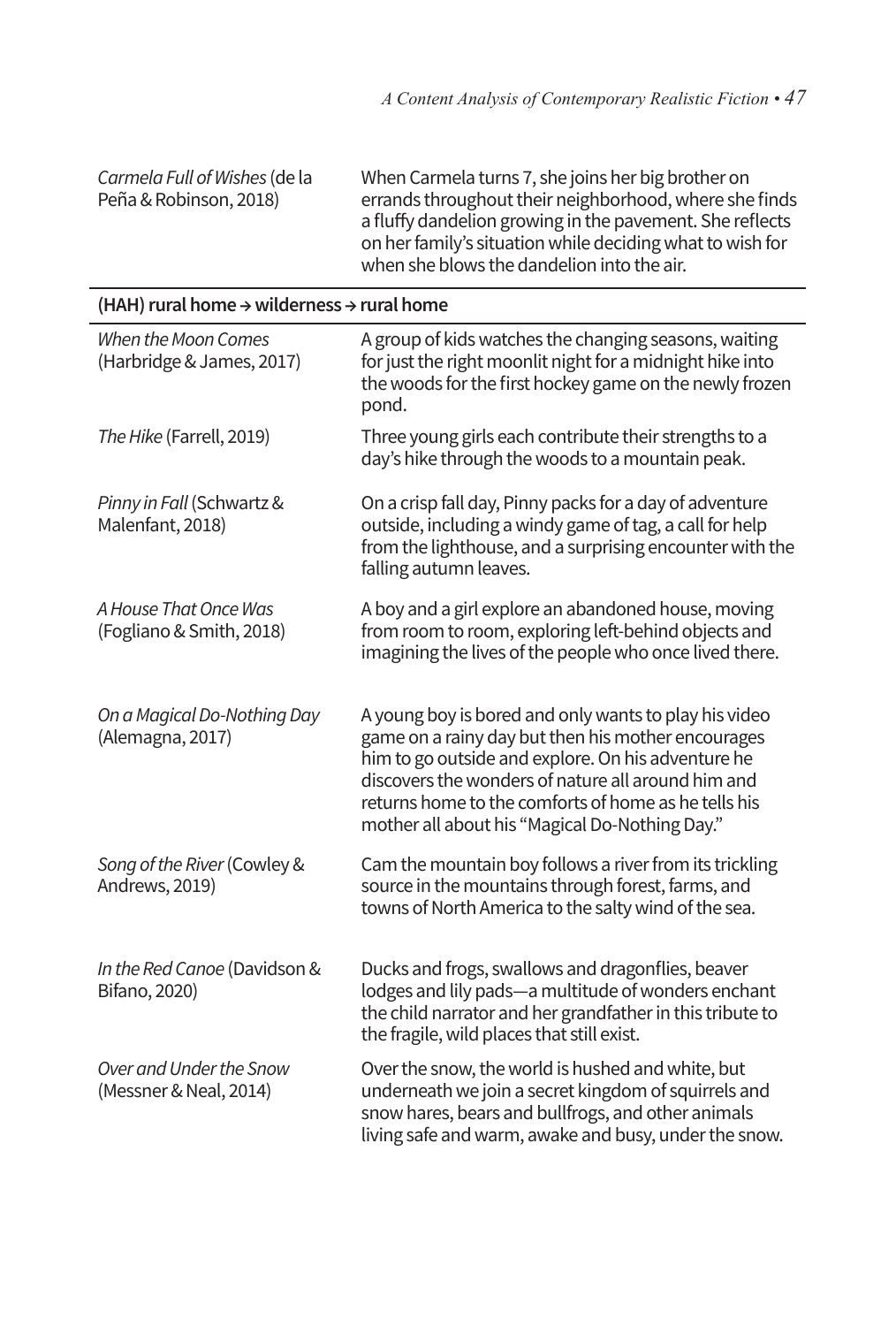#### **HAH—Visiting rural space: Urban home→ wilderness → urban home**

| The Not-So Great Outdoors<br>(Kloepper, 2019) | A grumpy urban kid begrudgingly joins her family on a<br>summer camping trip, missing the sights right under her<br>nose as she longs for the lights and stimulation of the<br>city. When will she start to see what she is missing? |
|-----------------------------------------------|--------------------------------------------------------------------------------------------------------------------------------------------------------------------------------------------------------------------------------------|
| These Bees Count! (Formento &<br>Snow, 2012)  | As the children in Mr. Tate's class listen, they learn how<br>bees work to produce honey and make food and flowers<br>grow. Bees count-they're important to us all.                                                                  |

#### **Unidirectional movement**

Titles that are identified as unidirectional have characterswho move from one place to another, with no return. There are four subcategories in this type of movement:

- 1. Rural Place to Rural Place. A Very, Very Noisy Tractor is an example of movement from rural town to rural home. The story begins with a woman returning from town on her tractor, and along the way she encounters other rural community members who try to tell her she can't be a female farmer. Once she is home, her husband is cooking dinner for her, and she tells her daughter that she can be anything she wants to be even a farmer. This book has an implied home-away-home structure, butthe details in the book only show movement in one direction. Other similar books include *Real Cowboys* and *Call the Horse Lucky*.
- 2. Move From Rural Area to City. In this subcategory characters move away from the rural area to a city or another place. In these books individual characters orfamilies move from the rural area mostly for economic opportunities. For example, in *I*  Know Here, the family moves because the dad is done building a dam and his work is taking the family to a city. In House Held Up By Trees (Kooser & Klassen, 2012), the dad tries to make a go of building a house in a remotewooded area but can't fight back the forces of nature. He eventually gives up and abandons the house and moves to the city to be near his grown children. In *A Little House in a Big Place*, a young girl grows up and realizes her dreams of leaving her rural remote home for opportunities in the city.
- 3. Move to Rural Space, as in *Lenny and Lucy* (Stead & Stead, 2015) and Building Our House.
- 4. Visiting Rural Space. These narratives depict families or individuals visiting a rural space to hike or camp or to visit relatives. Hiking Day depicts a family visiting the wilderness for a hiking trip, and the story ends on the mountaintop.

#### **Rural place → rural place (inside the rural community)**

| Real Cowboys (Hoefler & Bean, | The myth of rowdy, rough-riding cowboys and cowgirls     |
|-------------------------------|----------------------------------------------------------|
| 2016)                         | is remade, revealing a multifaceted lifestyle that is as |
|                               | diverse as it is contrary to the historical cowboy we've |
|                               | come to expect.                                          |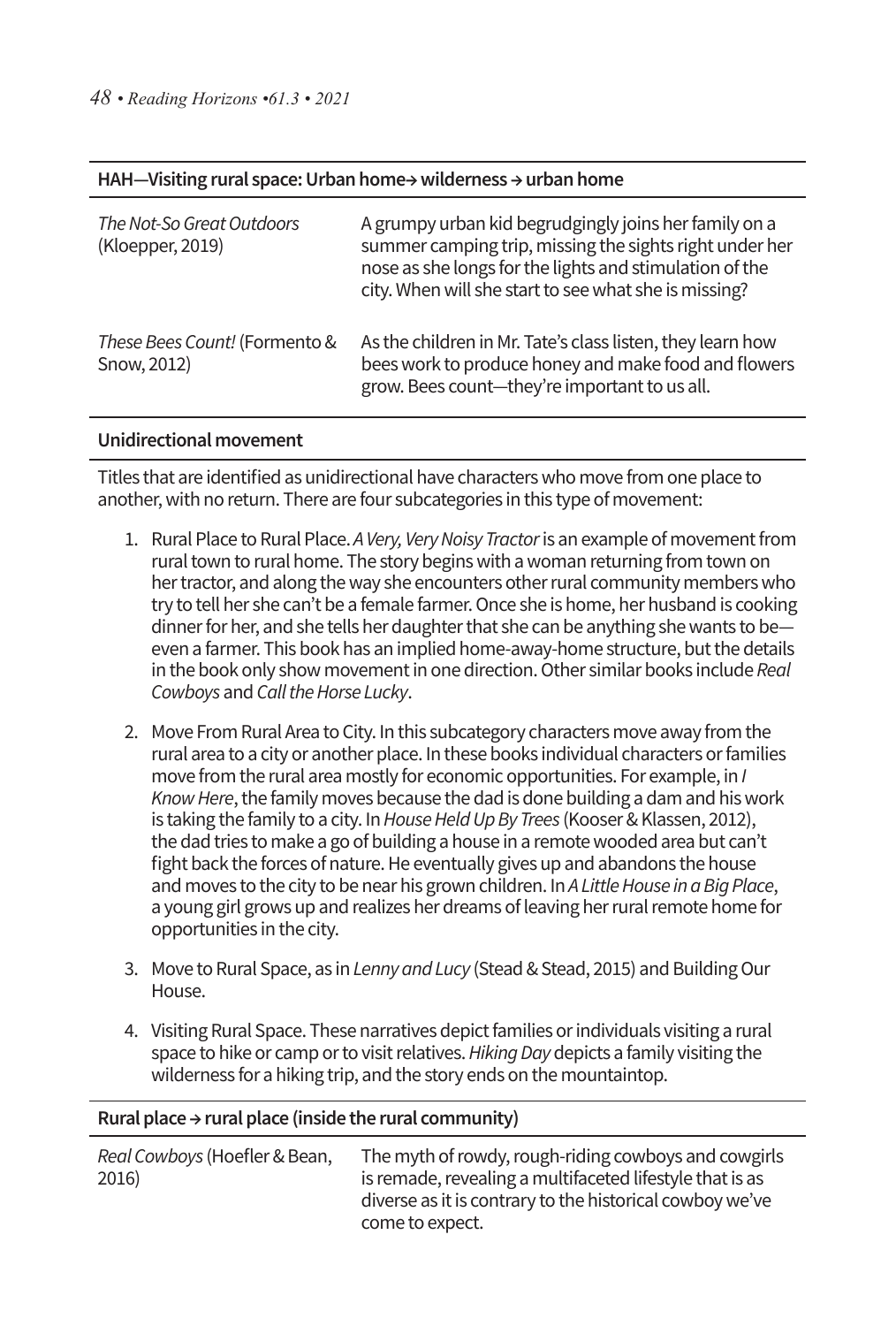| Call the Horse Lucky (Havill &<br>Lane, 2010)       | Call the Horse Lucky presents the issue of horse neglect<br>in simple, straightforward language and compelling<br>illustrations that enable young readers to identify with<br>the girl, Mel, and the horse, Lucky.                                       |
|-----------------------------------------------------|----------------------------------------------------------------------------------------------------------------------------------------------------------------------------------------------------------------------------------------------------------|
| Singing Away the Dark<br>(Woodward & Morstad, 2017) | On a windy winter morning, a little girl must walk a mile<br>to catch the school bus, facing wire gates, dark shadowy<br>woods, a bull grazing with the cattle, and wickedly cold<br>wind. Will she be able to sing her way through the dark<br>morning? |
| A Very, Very Noisy Tractor (Pavón<br>et al., 2013)  | A woman drives a tractor through town and, thanks to<br>the tractor's noisy engine, can't hear as people comment<br>on her clothes and hair, confused about why a woman is<br>driving a tractor in the first place.                                      |

## **Move from rural area to city**

| House Held Up by Trees (Kooser<br>& Klassen, 2012) | When the house was new, not a tree remained on its<br>perfect lawn. The children resorted to neighboring lots,<br>where thick bushes offered secret places to play. When<br>they grew up and moved away, their father continued to<br>battle against sprouting trees until he also moves away.<br>As the empty house begins its decline, the trees begin<br>their approach. |
|----------------------------------------------------|-----------------------------------------------------------------------------------------------------------------------------------------------------------------------------------------------------------------------------------------------------------------------------------------------------------------------------------------------------------------------------|
| I Know Here (Croza & James,<br>2013)               | A little girl who lives in a trailer near a forest finds her<br>world familiar and precious. But her father's job is nearly<br>finished, and the family is moving to a city she knows<br>only as a big red star on the map. She wonders, "What<br>can I take with me to remember it all?"                                                                                   |
| From There to Here (Croza &<br>James, 2014)        | A little girl and her family have moved, and their new<br>neighborhood in Toronto is different from their home in<br>the Saskatchewan bush. At first everything about there<br>seems better than here.                                                                                                                                                                      |
| Little House in a Big Place<br>(Acheson, 2019)     | Every day a girl stands at her window and waves to the<br>train engineer passing her prairie home. She is curious<br>about where he came from and where he goes. Will she<br>go away, too, someday?                                                                                                                                                                         |

# **Move to rural area (from another place)**

| Building Our House (Bean, 2013)         | Join a girl and her family as they pack up their old<br>house in town and set out to build a new one in the<br>country. Mom and Dad are going to make the new house<br>themselves, from the ground up.                    |
|-----------------------------------------|---------------------------------------------------------------------------------------------------------------------------------------------------------------------------------------------------------------------------|
| Lenny and Lucy (Stead & Stead,<br>2015) | Arriving at his new home in the woods, Peter wants to<br>turn back. Scared of the things hidden in the woods, he<br>makes piles of pillows into two guardians, Lenny and<br>Lucy, and finds friendship is not far behind. |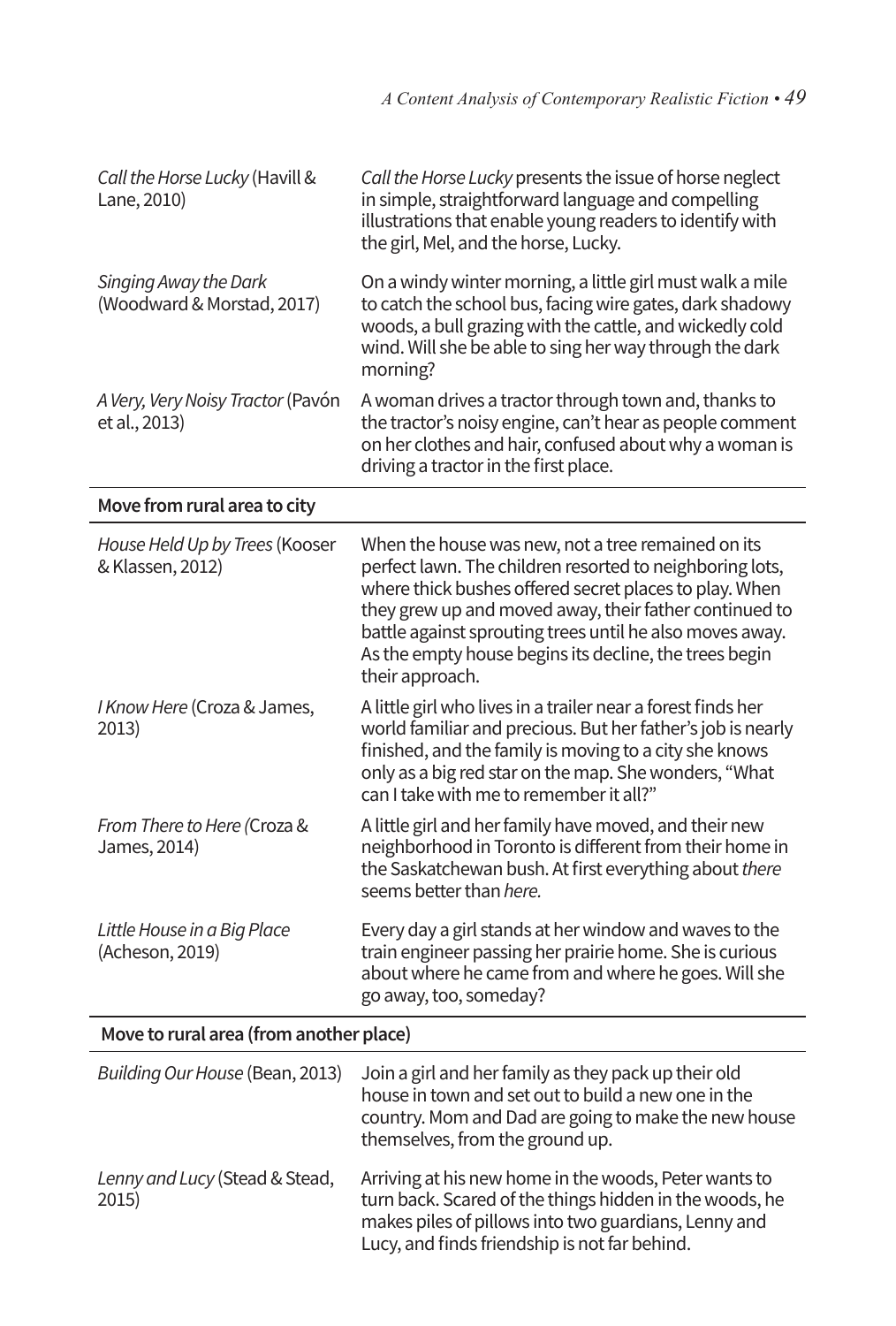| Visiting rural space                                        |                                                                                                                                                                                                                              |
|-------------------------------------------------------------|------------------------------------------------------------------------------------------------------------------------------------------------------------------------------------------------------------------------------|
| Winter Sleep: A Hibernation<br>Story (Taylor & Morss, 2019) | A child and his grandma explore a winter landscape and<br>how the Earth goes to sleep for winter. Spot sleeping<br>animals as the tale unfolds, and learn about animals'<br>hibernation from informational pages at the end. |
| Adventure Day (Dowd &<br>Gocotano, 2017)                    | Armani and her friends are going on a hike. What will<br>they see? What adventures await? With Finn, Leola,<br>Olive, and their moms, they will soon all find out.                                                           |
| Billy's Camping Trip (Ko &<br>Fiorentino, 2017)             | When Billy's family arrives at the campground, they<br>know they forgot to bring everything. The house is too<br>far to go back. What should they do?                                                                        |
| Because Your Mommy Loves You<br>(Clements & Alley, 2015)    | When a little boy and his mom go camping, mini-<br>disasters abound, with plenty of chances for the mom<br>to fix everything. Instead, with a loving touch, this mom<br>shows her child how to do things for himself.        |
| Hiking Day (Rockwell &<br>Rockwell, 2020)                   | A young girl and her family go hiking up a nearby<br>mountain for the very first time. As they climb to the<br>peak, they see everything from a friendly toad to a<br>porcupine, tall leafy trees to tiny red berries.       |

### **No movement: Isolated rural setting**

In our last category we included books where we saw no appreciable movement, or only movementinside a bounded space. *Sleep Tight Little Farm*is an example of no movement as no characters left or visited the farm. A number of these titles were on the border of being excluded because there was only a hint of a conflict that could make the story work as realistic fiction, but we included them because of their integral rural settings. Other titles we identified as isolated or having what we called a "zoomed in" depiction of rural life include *The Farmer and the Clown*;*We Are Water Protectors*; *Sonja's Chickens*; T*he Hundred Year Barn*;*Hello, Horse*; and*When You Are Camping*.

| Farmer and the Clown (Frazee,<br>2014)               | A baby clown bounces off the circus train and lands in a<br>lonely farmer's vast, empty field. The farmer reluctantly<br>rescues the little clown, and over the course of one<br>day together, the two of them make some surprising<br>discoveries about themselves and about life. |
|------------------------------------------------------|-------------------------------------------------------------------------------------------------------------------------------------------------------------------------------------------------------------------------------------------------------------------------------------|
| We Are Water Protectors<br>(Lindstrom & Goade, 2020) | Inspired by the many Indigenous-led movements across<br>North America, We Are Water Protectors issues an urgent<br>rallying cry to safeguard the Earth's water from harm<br>and corruption.                                                                                         |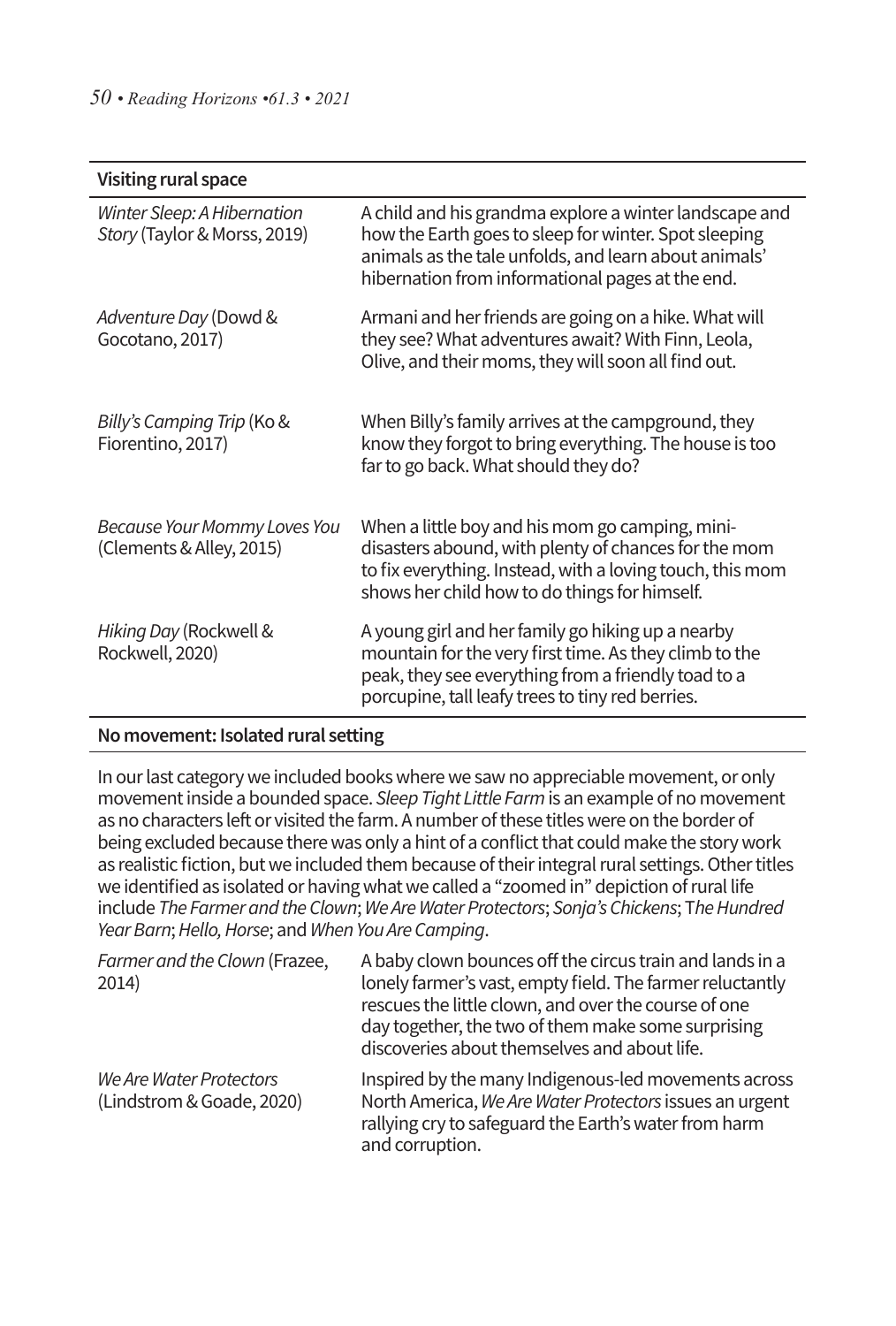| Sonja's Chickens (Wahl, 2015)                     | Sonya raises three chickens from chicks into hens who<br>give her a wonderful gift: an egg! One night, Sonya<br>hears noises and discovers that one of her hens has<br>disappeared. When she learns the natural answer, she<br>experiences the joys and sorrows of caring for another<br>creature. |
|---------------------------------------------------|----------------------------------------------------------------------------------------------------------------------------------------------------------------------------------------------------------------------------------------------------------------------------------------------------|
| Sleep Tight Farm (Doyle &<br>Stadtlander, 2016)   | Sleep Tight Farm connects each growing season to the<br>preparations at the very end of the farm year, painting a<br>picture of what winter means to the farm year and the<br>family that shares its seasons.                                                                                      |
| The Hundred Year Barn<br>(MacLachlan & Pak, 2019) | As seasons passed, the barn weathered many storms.<br>The boy who left now returns as a man to care for the<br>barn again. It has stood for one hundred years and will<br>stand for a hundred more: a symbol of peace, stability,<br>caring, and community.                                        |
| Hello, Horse (French & Rayner,<br>2018)           | When a little boy isn't sure if he likes horses, Catherine<br>assures her friend this horse Shannon will like him. She<br>patiently teaches him how to get to know Shannon. But<br>is he ready to climb on her back?                                                                               |
| When You Are Camping (Lee,<br>2012)               | An ode to the joys of experiencing nature firsthand,<br>When You Are Camping's sister protagonists make<br>everything from watching the rain to catching fireflies<br>fascinating, appealing, and accessible.                                                                                      |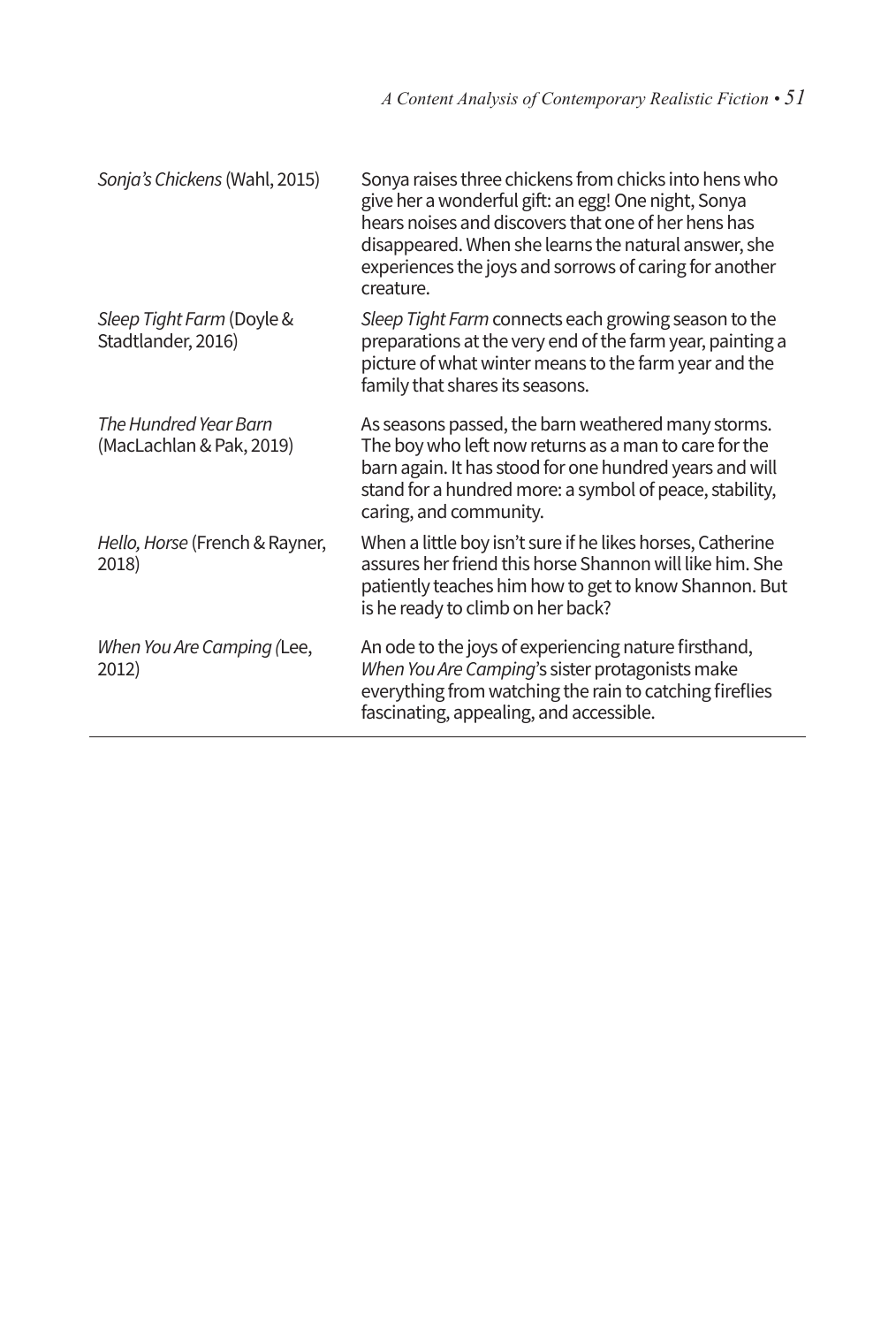## **Appendix B**

## *Visual Analysis Guide for Realistic Fiction Picturebooks: Rural Narratives*

## **Participants/Character**

- Howare characters engaged in action?
- What is the significance of that action?
- Who solves the conflict?
- How are characters visually represented in the climax?
- What are the details of the character (age, ethnicity, class, gender, family role, etc.)?
- Are any attributes symbolic?
- How much of the character do we see?
- How do they appear when we first meet the characters?
- Are they on the cover or the title page?
- Does their appearance change throughout the story?
- Do the characters have names?
- Howwould rural children read this story?
- What is unknown about the characters?
- Do characters challenge the rural idyll?
- Is independence encouraged or supported?
- Are identities or norms challenged?
- Do characters live in the plurality of rural life? Marginalization or anti-idyll?
- How are characters connected to home? Community?
- How do we get to know the characters? Actions? Narrator? Visual cues and objects in setting? Words? How do others react to them? What do others say about them?
- What are the female characters doing?
- Are female characters passive, inactive, active, dependent, independent, submissive, nurturing, concerned with the community?

## **Agency**

- Howare power and agency connected?
- Is agency connected with action?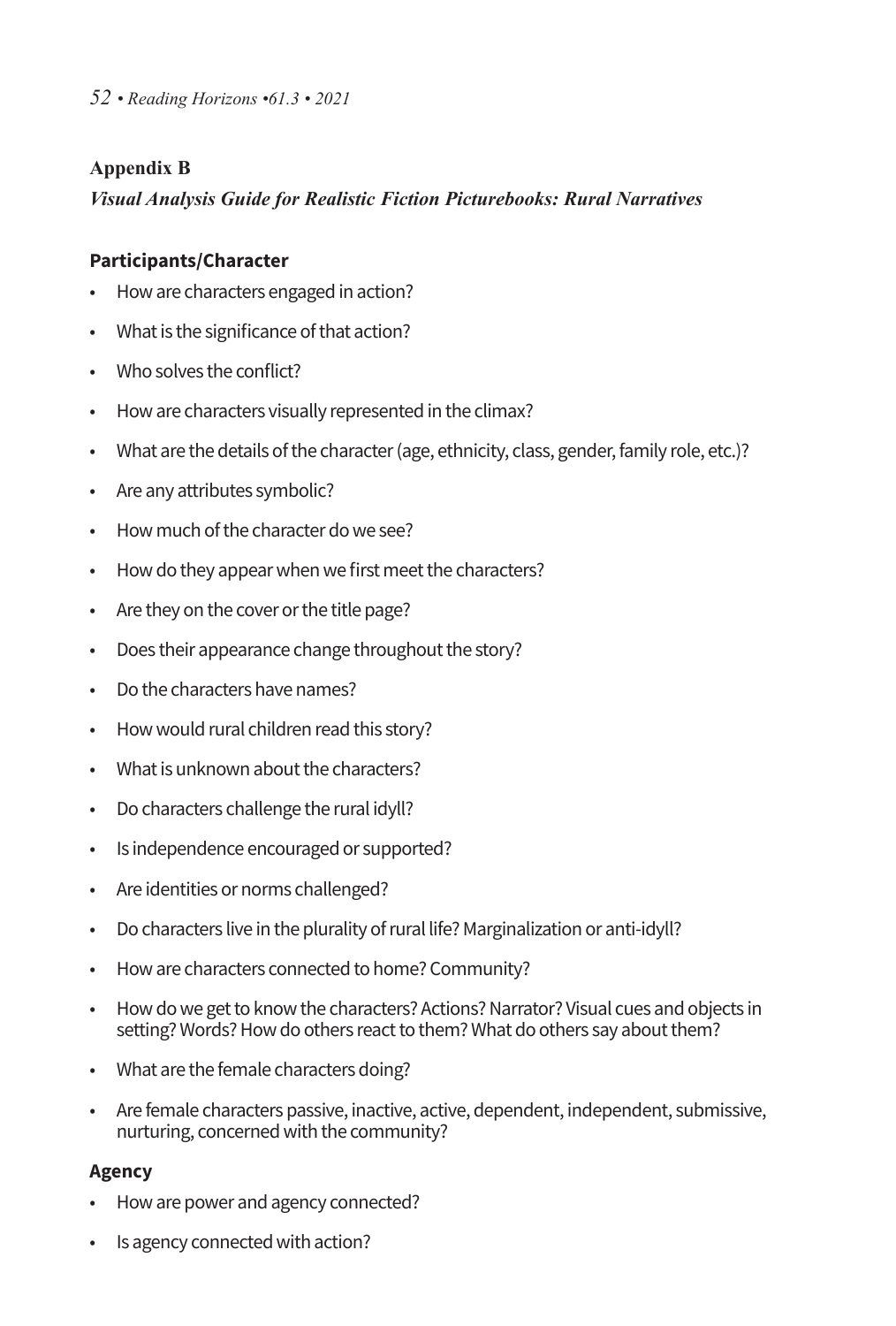- Do characters believe they can make a difference?
- Who has power to choose and act?
- How did they get it?
- Are there shifts in power?
- Does anyone resist power?

#### **Setting/Circumstance**

- How do the illustrations depict the physical rural space?
- Circumstantial meaning: How are the details of the rural space presented?
- Are there differences in the rural space as characters move across and within?
- How is home presented? What is home?
- Are there roads? How do the roads depict a relationship between urban and rural life?
- Are there tracks and power lines?
- What modes of transportation exist (cars, boats, planes)? Do the characters use them? Howare changes in the setting illustrated across successive images?
- Are there any changes in perspective?
- What changes happen to howthe home is depicted?
- Do we view the setting from inside or outside the home? How does this relate to home and movement?
- How does the setting contribute to the physical environment the characters are in?
- Does the setting establish genre expectations?
- Does the setting contribute to the affective climate?
- Does the setting influence the plot development?
- Does the setting influence the character in any way?
- Is the setting a symbol or metaphor?
- Does the rural setting represent idealized and romanticized childhood?
- How do the illustrations create a sense of place?
- Does the rural space support agency or independence?
- How is time represented? Past or time neutral?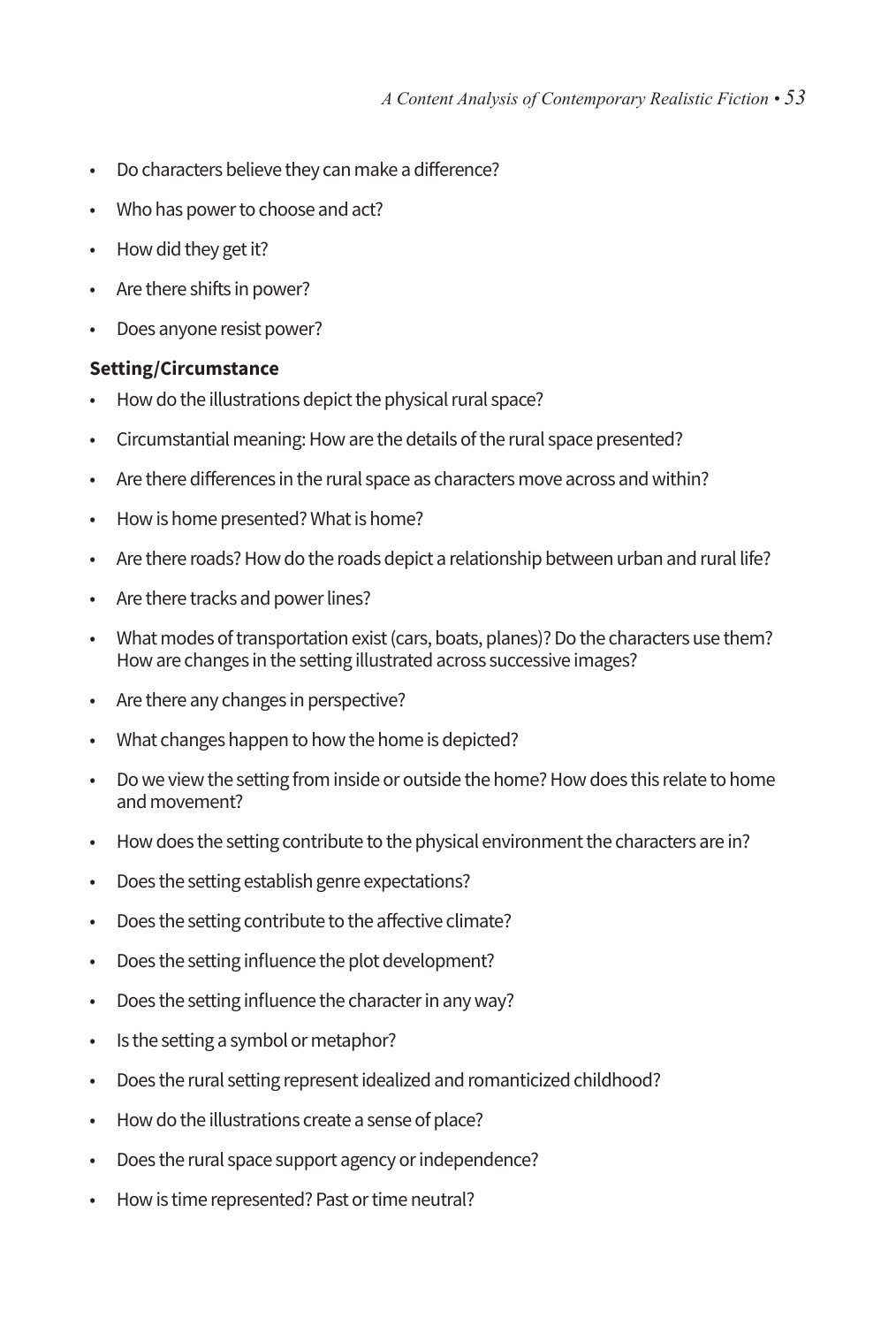## **Process/Actions**

- What are the characters doing? Who waits? Who does things?
- How do they interact with others?
- What type of action is depicted (action, verbal, or mental)?
- How are two events related? How is time related to the series of events and actions?
- How much time is devoted to the series of events? How does this relate to movement?
- Expectancy and risk: Do readers predict what comes next in the series of events?
- What is the scale of the activity sequence?
- What are the size and significance of the activity sequence?
- Is there a causal relation between events and actions?
- Is the usual way of doing things challenged?
- Howdo characters relate to the community?
- How much time is devoted to actions?

## **Movement**

- What is the movement? To or from the rural space?
- Are there roads or paths to follow? Do they lead to or away?
- What is the mode of transportation?
- Is the movement to or away from the rural setting represented or implied?
- What is the connection of the rural setting to other areas?

## **Time**

- Is the passage of time integral to the story
- Howis time related to the sequence of events or number of pages devoted to various actions?
- How does movement and time interrelate?
- What does time and movement do for the story (trains or other ways of moving across wide spaces)?

## **Conflict**

- Howis conflict portrayed visually and textually?
- Does the setting influence the conflict? the resolution or the denouement?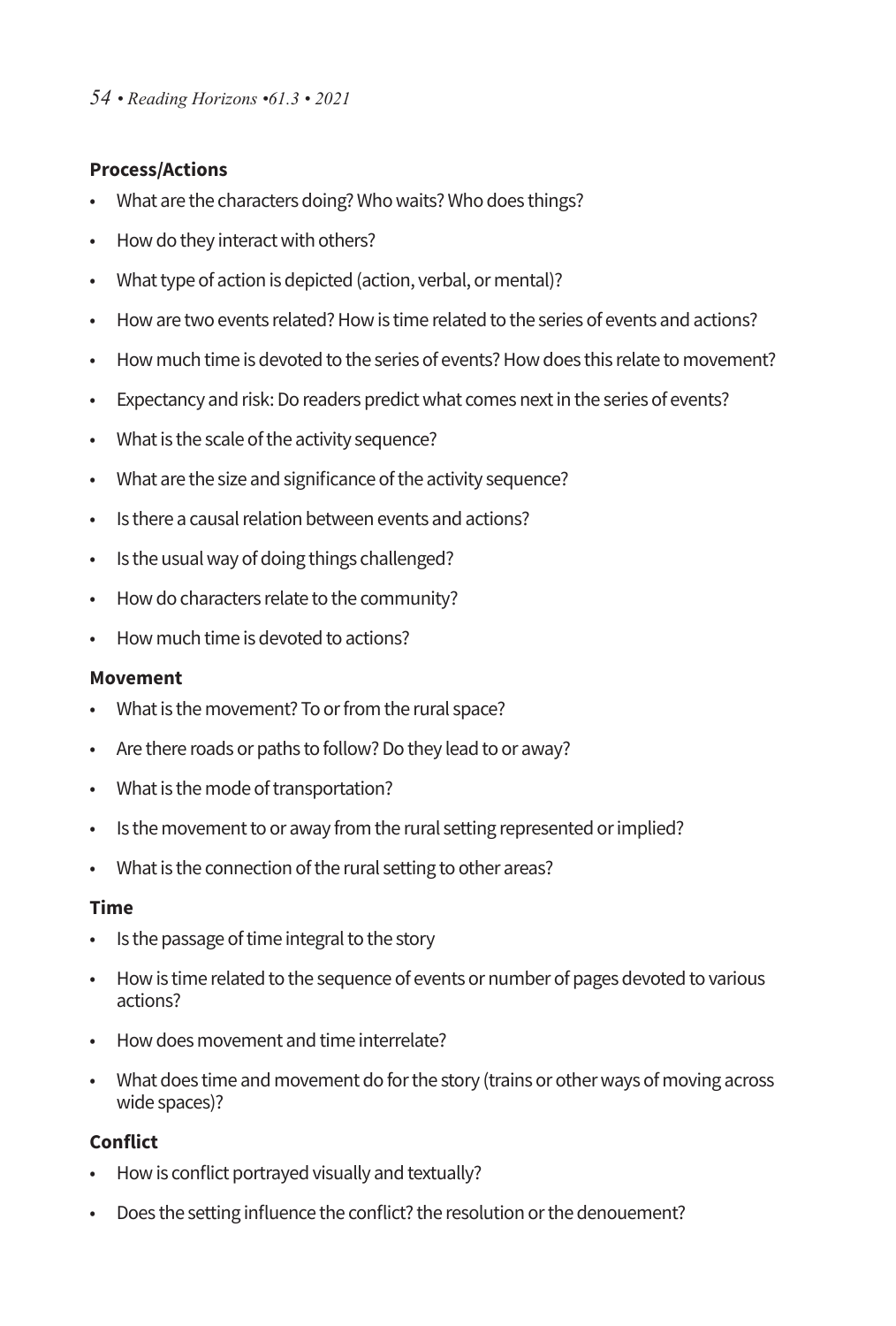# **Ending/Resolution**

- Who solves the conflict?
- What happens to the characters at the end of the story?
- Is it open or closed ideologically?
- How does the ending relate to nostalgia?
- How does the ending relate to constructions of rural childhoods?

## **Visual**

- Spatial relationships
- Color
- Demand/offer
- Framing

# **Peritext**

• Howare characters portrayed in the peritext?

# **Cover: Front and Back and Jacket**

## *Cover Setting*

- What setting is portrayed on the cover?
- How is the rural setting portrayed?

## *Cover-Character Representation*

- Are any characters represented on the cover?
- Howare they positioned in relation to the rural settings?

## *Endpages*

- Do the endpages contain a visual narrative?
- Do the endpages contribute to the visual continuity of the picturebook?
- Do the endpages illustrate the rural setting?

# *Title Page*

• How is the rural space depicted on the title page?